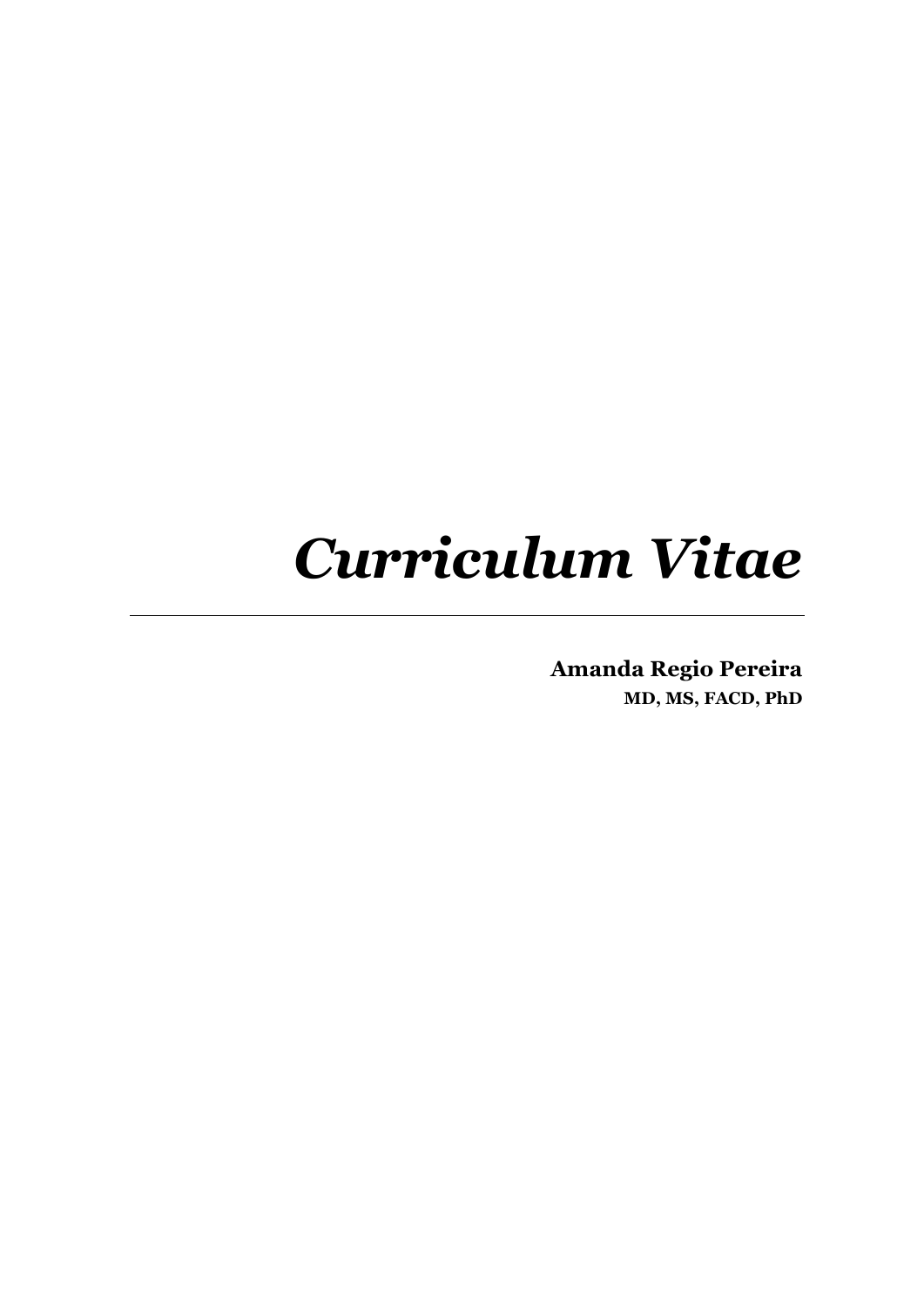# *Contact information*

Surname / First name: **Regio Pereira, Amanda** Phone number: (+61) 02 9515 8537 Email: info@melanoma.net.au Medias:



#### **Medias:**

Linkedin: www.linkedin.com/in/amanda-regio-pereira-md-msc-facd-2593a993

ORCID: https://orcid.org/0000-0002-3356-1643

Publons: https://publons.com/researcher/1554619/amanda-regio-pereira/

Sydney Melanoma Diagnostic Centre: melanoma.net.au

**CV last update in April 2022.**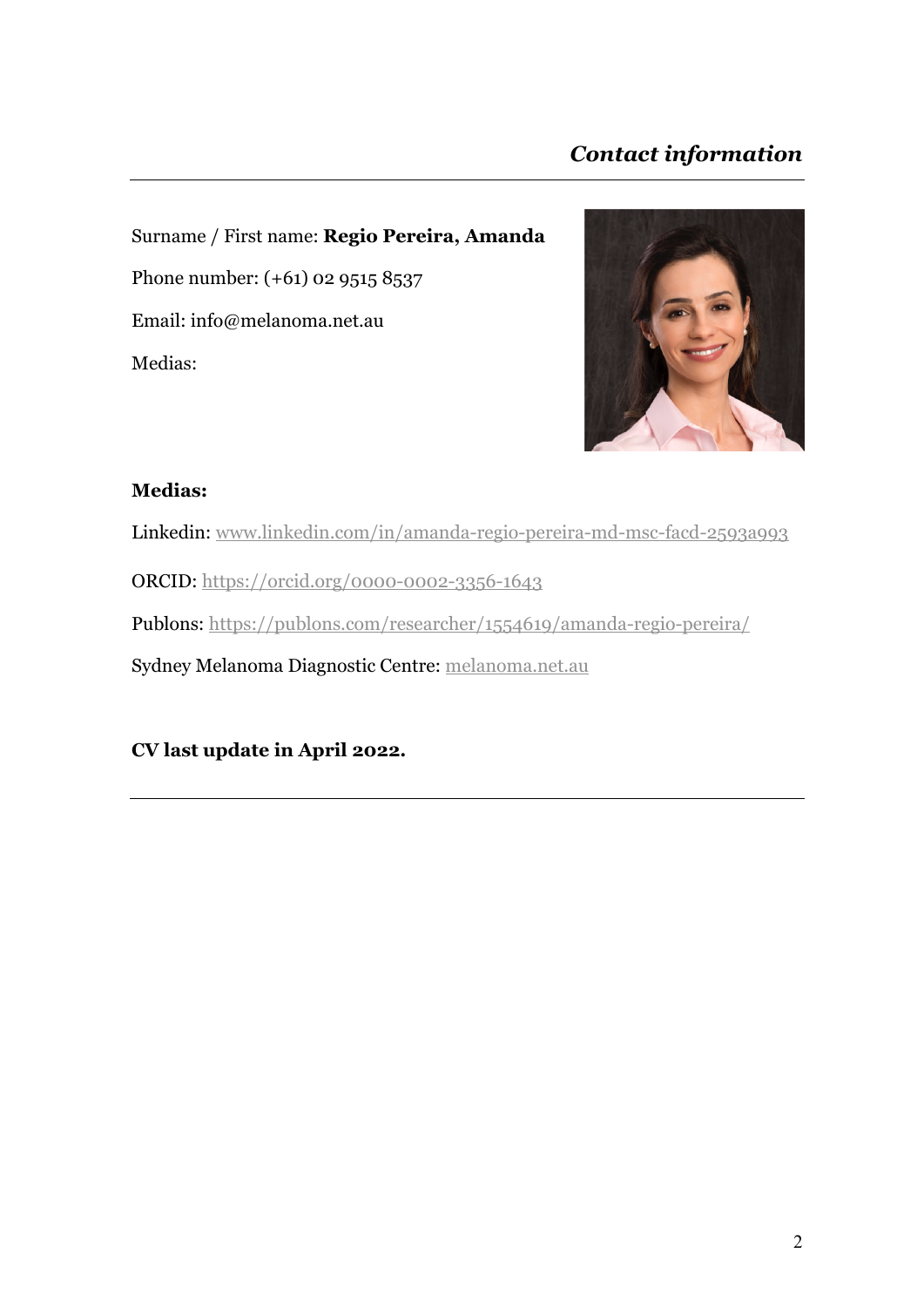#### **Fellow of the Australasian College of Dermatologists (FACD)**

#### **Doctor of Philosophy (PhD)**

Postgraduate Program in Evidence-based Healthcare, Federal University of Sao Paulo, Brazil. Areas: epidemiology and diagnosis of scalp melanoma, dermoscopy, confocal microscopy.

#### **Master of Science (MS)**

Postgraduate Program in Translational Medicine, Federal University of Sao Paulo, Brazil*.* Areas: inpatient dermatology, dermatoses of the immunocompromised host, solid organ transplant recipient.

#### **Doctor of Medicine (MD)**

Faculty of Medicine, State University of Campinas, Brazil. First class honours.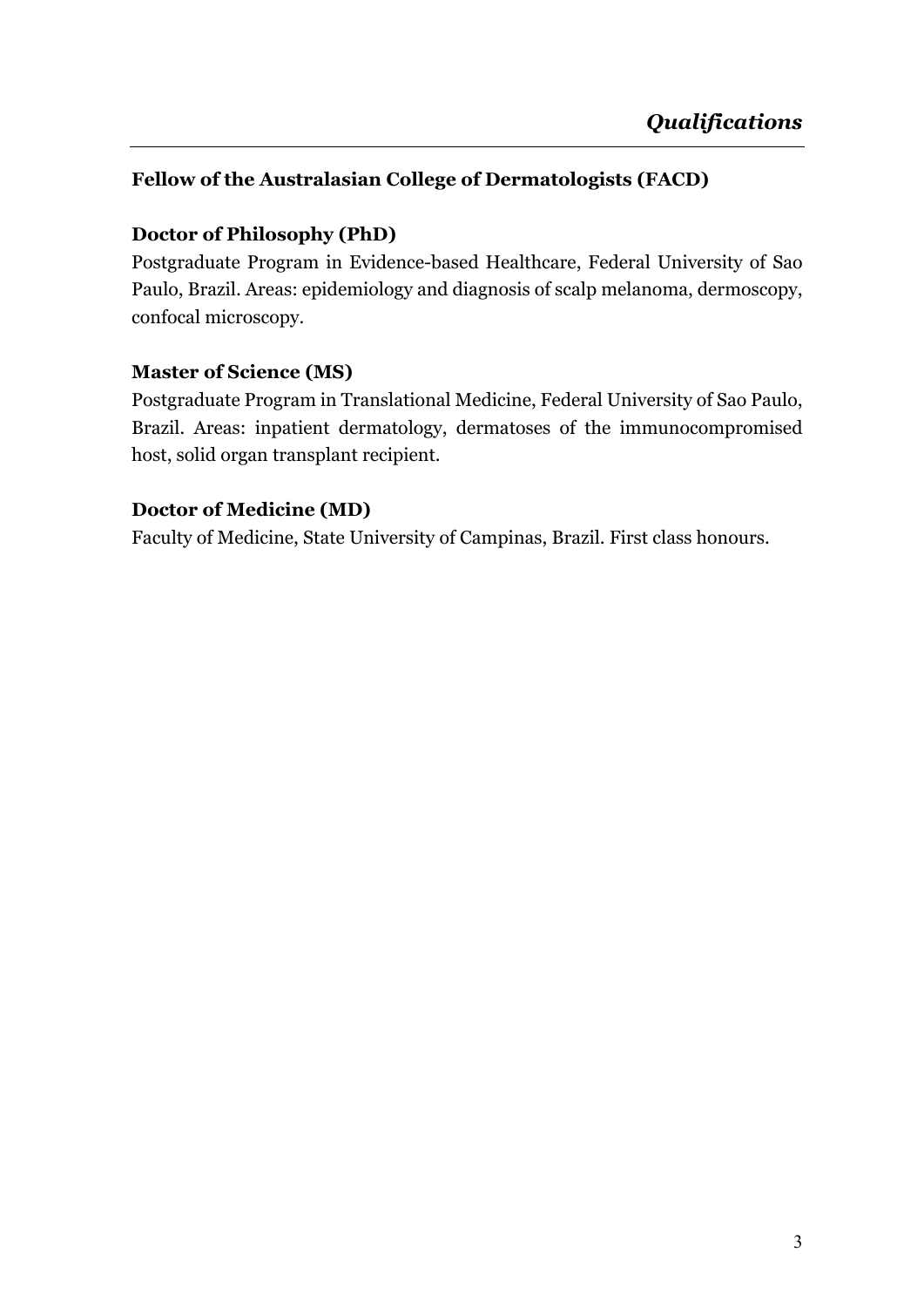#### **Dermatology Specialist Training**

*Hospital São Paulo*, affiliated with the Federal University of Sao Paulo, Brazil.

#### **Inpatient dermatology/complex medical dermatology fellowship**

*Hospital São Paulo*, *Hospital do Rim* and *Instituto de Oncologia Pediátrica*, Federal University of Sao Paulo, Brazil*.* 

#### **Onco-Dermatology fellowship**

Sydney Melanoma Diagnostic Centre and Melanoma Institute Australia, Australia. Areas: reflectance confocal microscopy, dermoscopy, total body photography, diagnosis and treatment of melanoma and non-melanoma skin cancers.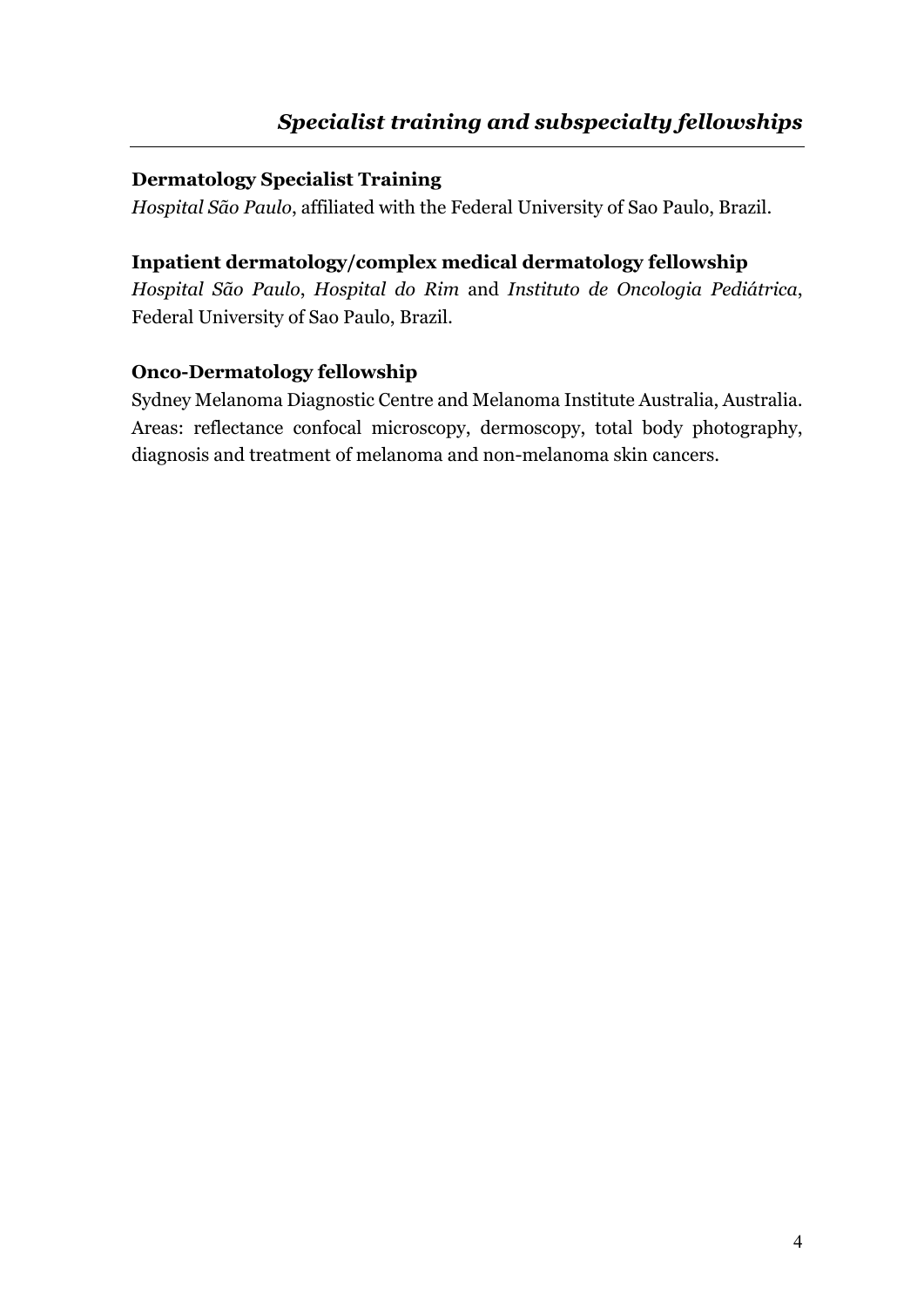**2019 to present: Dermatology consultant and clinical researcher** at the **Sydney Melanoma Diagnostic Centre, Royal Prince Alfred Hospital, Sydney, Australia**.

Clinical dermatology, dermoscopy, total body photography, confocal microscopy and dermatologic surgery, aiming at the early diagnosis and treatment of melanoma and non-melanoma skin cancers.

Research in the field of melanoma, non-melanoma skin cancers and technologyaided diagnosis of cutaneous diseases.

## **2021: Honorary dermatology fellow, General Dermatology Clinic, Department of Dermatology, Royal Prince Alfred Hospital, Sydney, Australia**.

Supervised practice at the public general dermatology clinic.

#### **2018-2019: Senior dermatologist (Dermoscopy and mole mapping department), Fleury Diagnostic Centre, Sao Paulo, Brazil**.

Total body photography, dermoscopy, supervision of a team of dermatologists.

**2018: Hospital Israelita Albert Einstein, Sao Paulo, Brazil** (ranked as the best private hospital in Latin America).

Skin checks, dermoscopy and mole mapping (total body photography and sequential dermoscopy imaging).

## **2014-2019: Dermatology consultant at Hospital Municipal Arthur Ribeiro de Saboya, Sao Paulo, Brazil** (public health system, secondary level referral centre).

Onco-dermatology outpatient clinic, inpatient dermatology consultations (adult and paediatric wards) and dermatologic surgery.

#### **2014-2019: Senior dermatology consultant at InDer Dermatologia Integrad***a***, Sao Paulo, Brazil** (shared private practice).

Clinical, surgical and procedural (cosmetic) dermatology, adult and paediatric patients. Technical and scientific coordination (2018-2019).

**2014-2015: Dermatology consultant at Hospital Dia da Penha, Sao Paulo, Brazil** (public health system, secondary level clinic and day hospital). Clinical and surgical dermatology – outpatient clinic.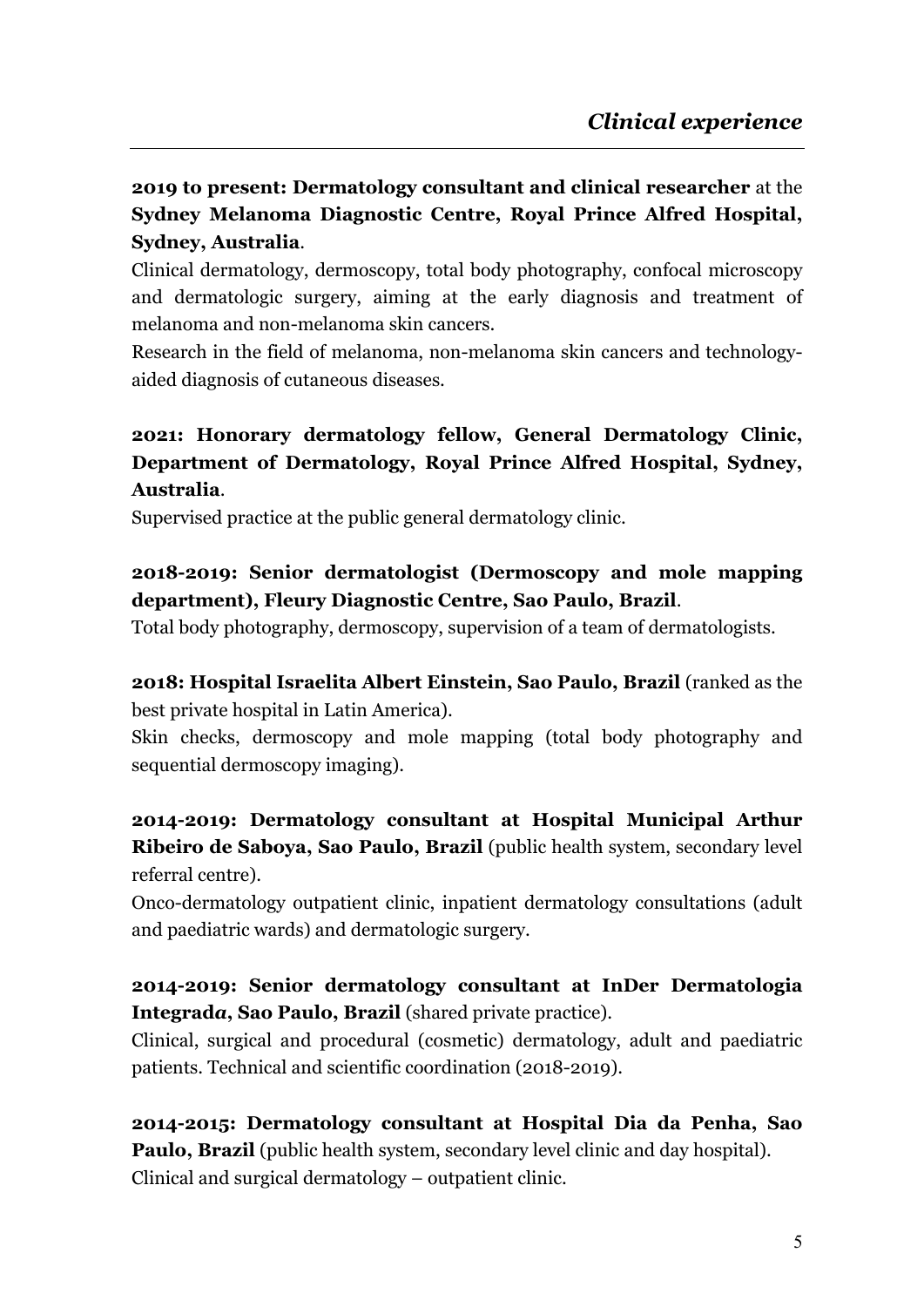#### **2011-2014: Dermatology registrar at Hospital São Paulo, Federal University of Sao Paulo, Sao Paulo, Brazil**.

**2013-2014: Junior Medical Officer at** *Hospital Paulistano***, Sao Paulo, Brazil** (private hospital, reference in oncology and palliative care). Medical assistance to urgent and emergency calls in the hospital wards (110 beds).

## **2011-2013: Junior Medical Officer at the Emergency Department of** *Hospital Alvorada***, Sao Paulo, Brazil** (private hospital).

Initial medical assistance to patients in the walk-in emergency department.

## **2008-2010: Internship at** *Hospital das Clínicas* **and affiliated teaching hospital facilities, State University of Campinas, Campinas, Brazil.**

Hands-on supervised clinical practice in core medical areas (Internal Medicine, Emergency Medicine, Paediatrics, Gynaecology and Obstetrics, Surgery and Trauma, Community Medicine) and shorter rotations in other clinical and surgical specialties.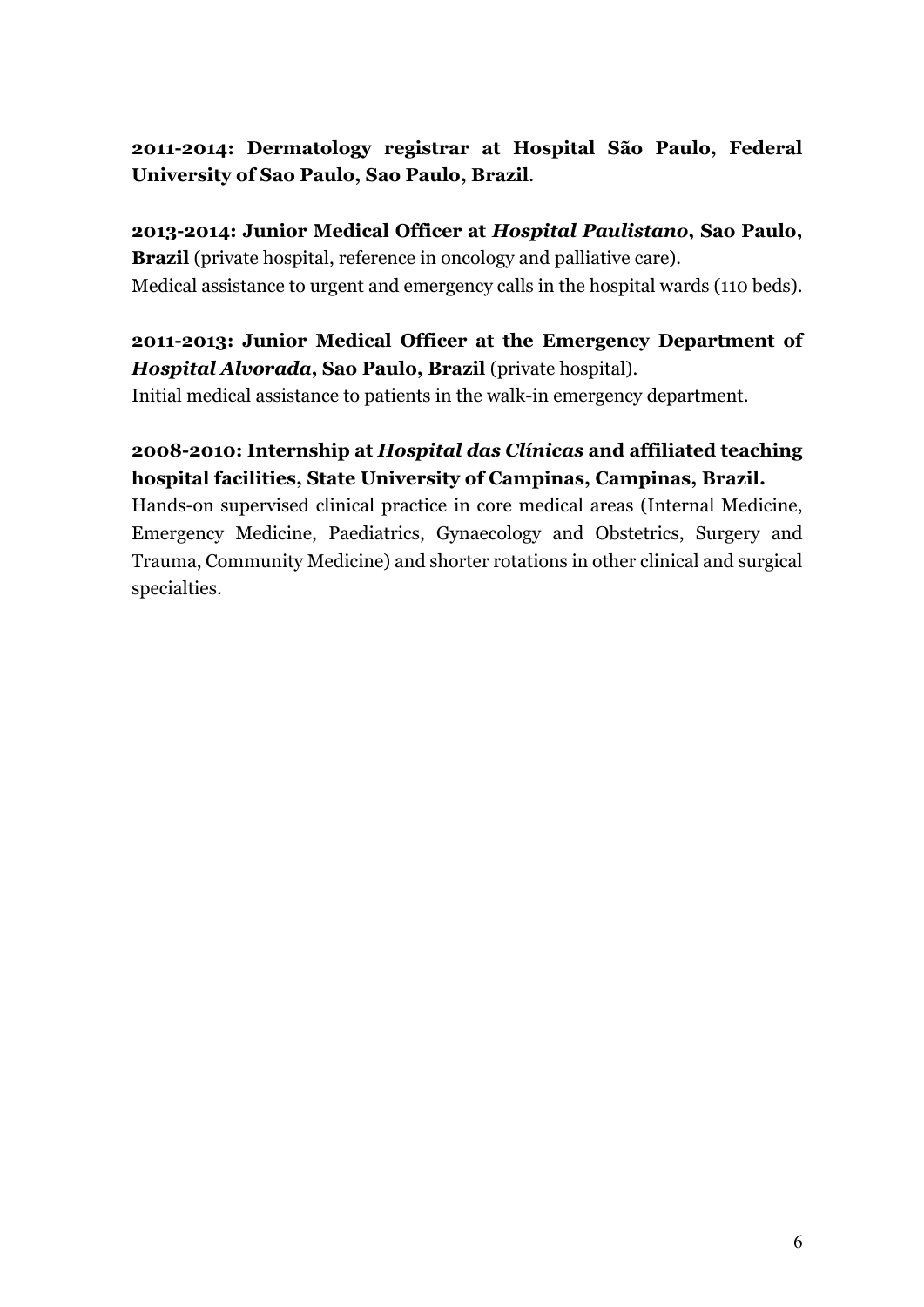# **2020 to present: Clinical lecturer, Discipline of Dermatology, The University of Sydney, Australia**.

In-clinic teaching of medical students and supervision of tutorial sessions.

#### **2018-2019: Clinical lecturer at** *Centro Universitário São Camilo,* **Sao Paulo, Brazil**.

In-clinic teaching of medical students (general dermatology clinic), facilitation of tutorial sessions in dermatology and lectures (dermatology basic curriculum).

#### **2019: Staff specialist at the Department of Dermatology of the Hospital Sao Paulo**, **Federal University of Sao Paulo, Sao Paulo, Brazil.**

Supervision of dermatology registrars (dermatologic surgery).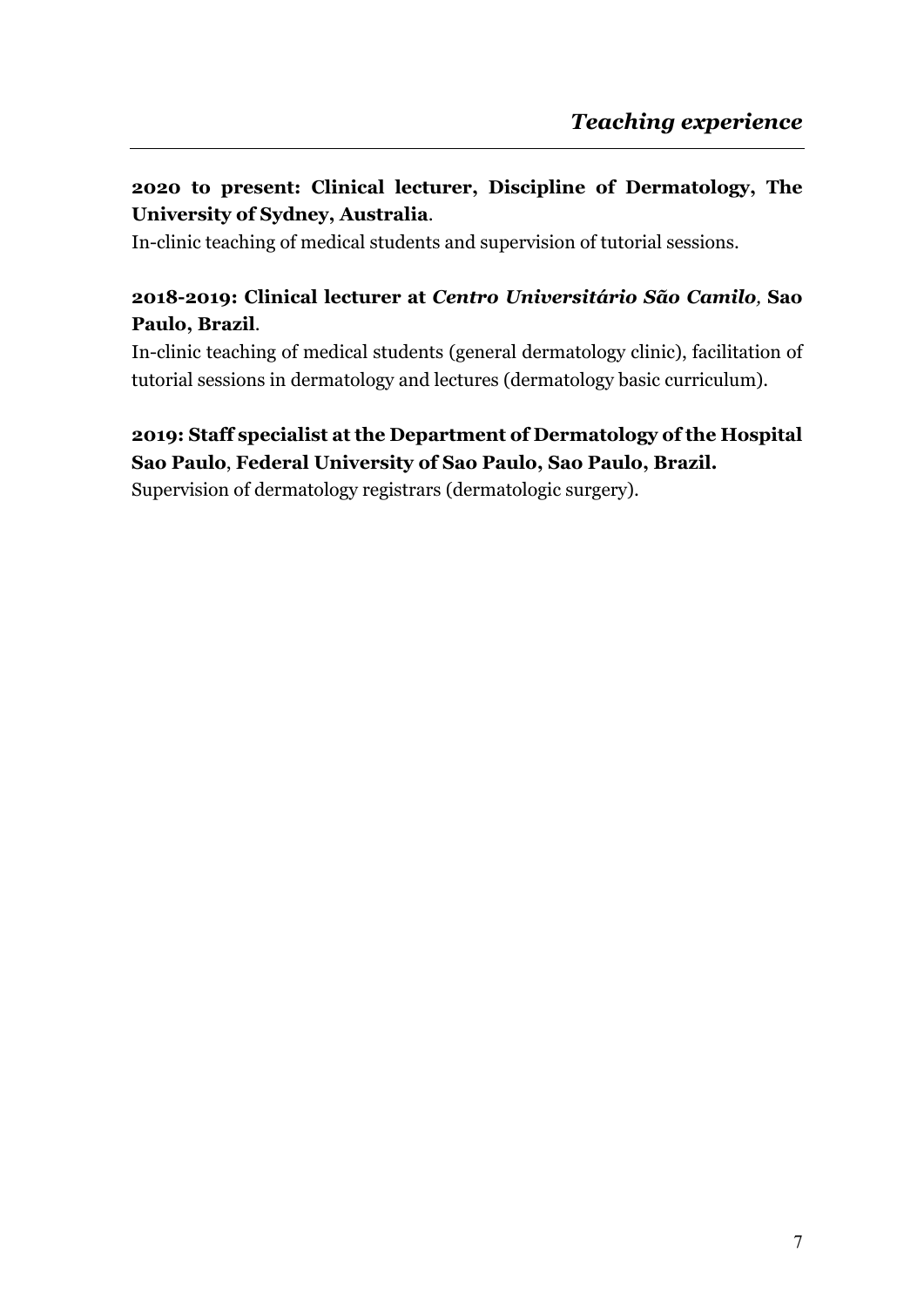- Australasian College of Dermatologists (Fellow, FACD)
- Australian Health Practitioner Regulation Agency (AHPRA) Specialist registration in Dermatology
- § Melanoma Institute Australia
- Sydney Catalyst Translational Cancer Research Centre
- American Academy of Dermatology (International Fellow)
- Australasian Dermatopathology Society (Associate Member)
- § Melanoma World Society
- § Brazilian Melanoma Group
- International Dermoscopy Society
- Brazilian Society of Dermatology (Fellow)
- Board of Medicine of the State of Sao Paulo, Brazil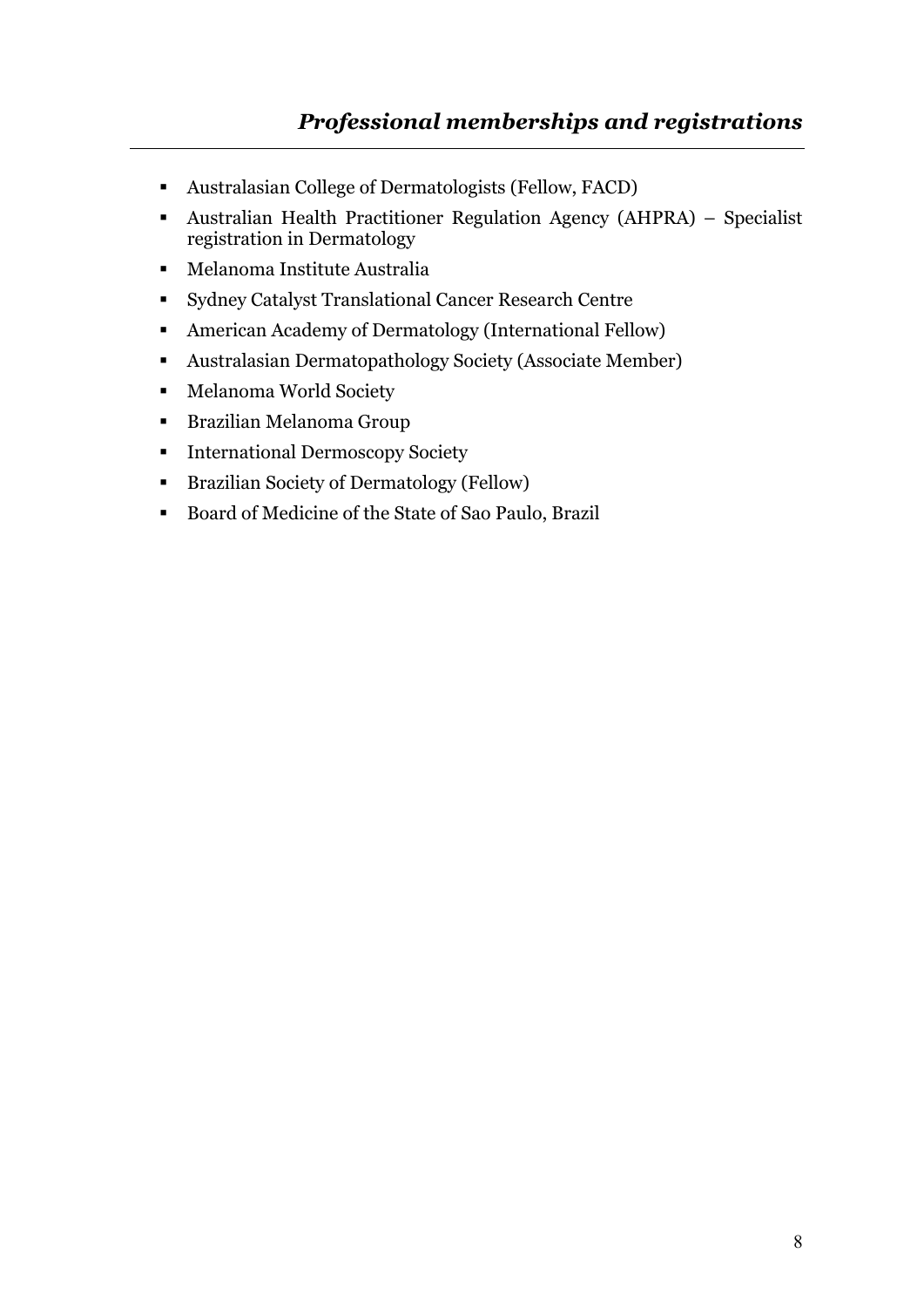Granted **Permanent Residency in Australia via the Global Talent pathway.** The Global Talent Visa Program is a streamlined visa pathway designed for highly skilled professionals to work and live permanently in Australia. 2021.

**2020 Travel and Education Award from the Sydney Catalyst** research society. This award aims to encourage training and development of outstanding researchers and clinicians who have the potential to develop highly significant careers in cancer care and research, and meet the overall goals of Sydney Catalyst.

Awarded with a **research grant** from the Brazilian Federal Government, CAPES (Coordination of Improvement of Higher-Level Personnel), to undertake the research activities for the master's degree at the Federal University of Sao Paulo, Sao Paulo, Brazil*.*

Award for the **best poster presentation**: "DRESS in children and adolescents: report of six cases evaluated by the dermatology inpatient consultation service at a tertiary hospital", presented at the 70th Meeting of the Brazilian Society of Dermatology, Sao Paulo, Brazil.

**Grant to attend the 1st Intensive Course for Registrars - Latinaderm Excellence** – after a competitive assessment of curriculum and scientific production, which selected the most prominent registrars from Latin America and Spain to attend this immersion course in Dermatology in Buenos Aires, Argentina.

**Honourable mention in the "Sebastião Sampaio award" for the oral presentation** of "Blue Rubber Bleb Nevus Syndrome: late onset in a patient with cutaneous, central nervous system and gastrointestinal involvement " at the 67th Meeting of the Brazilian Society of Dermatology, Rio de Janeiro, Brazil.

Award "Prof. Dr Silvio dos Santos Carvalhal" as the **most prominent student in the activities of the Department of Internal Medicine** during medical school, Graduation Ceremony, Faculty of Medicine, State University of Campinas.

Award "Department of Pharmacology" - as the **most prominent student in the activities of the Department of Pharmacology** during medical school, Graduation Ceremony, Faculty of Medicine, State University of Campinas.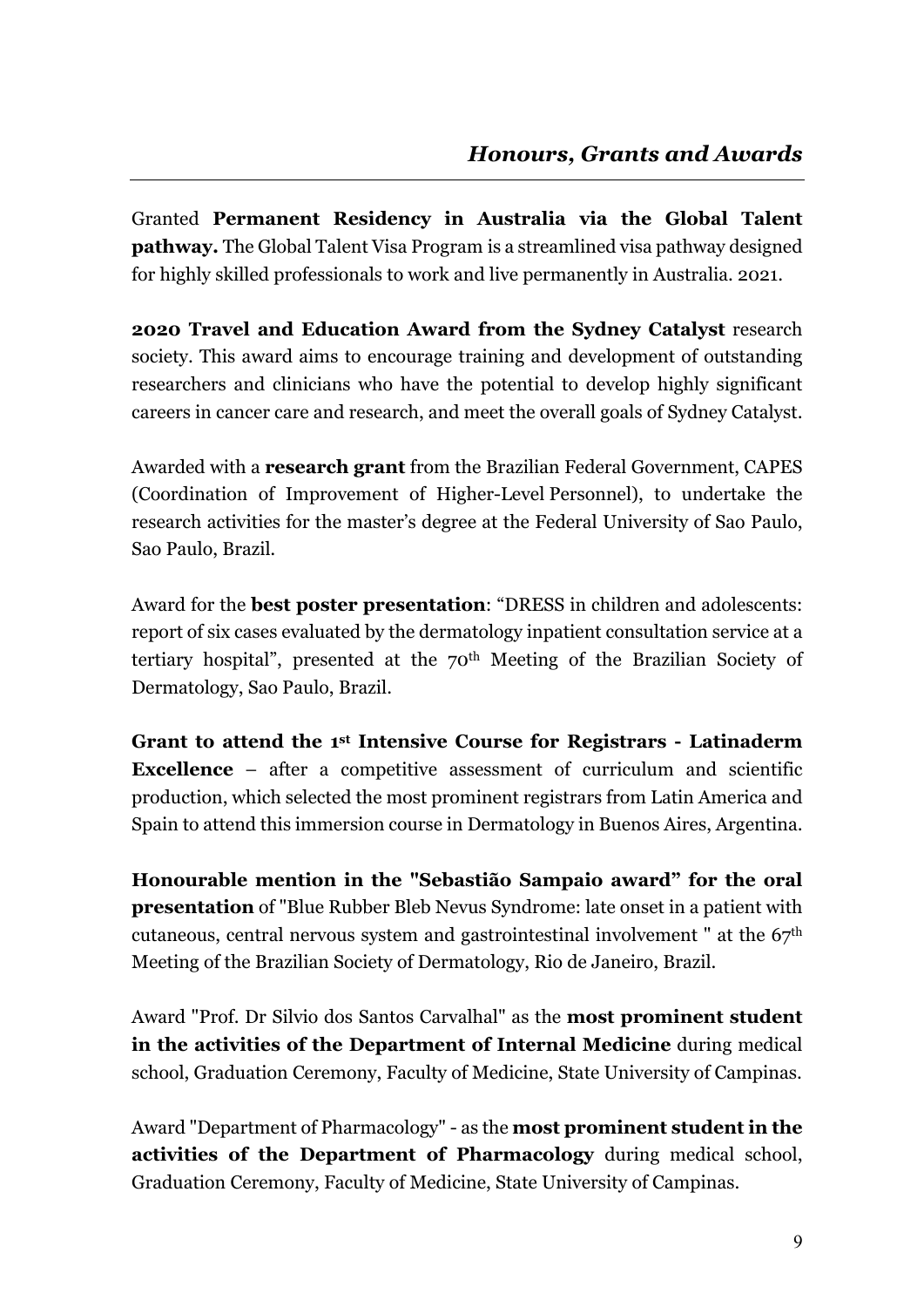Graduation in Medicine with first class honours - **highest grade (first in class) among 109 medical graduates**, Faculty of Medicine, State University of Campinas.

**Second award in Scientific Investigation** - Category Sanitary Dermatology: "Doutor Diltor Opromolla" award for the poster presentation "Clinical, histopathological and ultrasonographical study of the polymethyl methacrylate (PMMA) filler in patients with facial lipoatrophy secondary to antiretroviral therapy", presented at the 13th Annual Meeting of the dermatologists of the state of Sao Paulo, Campinas, Brazil.

"**18th Adolfo Lutz award" – Category Internal Medicine - for the oral presentation** "Clinical, histopathological and ultrasonographical study of the polymethyl methacrylate (PMMA) filler in patients with facial lipoatrophy secondary to antiretroviral therapy", at the XVII State University of Campinas Medical Academic Meeting – CoMAU, Campinas, Brazil.

Awarded with a **research grant** from the State of Sao Paulo government, via *Fundação de Amparo à Pesquisa do Estado de São Paulo* (FAPESP), to undertake research activities for the "scientific initiation program" at the Neuroimage Laboratory, Department of Neurology and Neurosurgery, State University of Campinas, Campinas, Brazil*.*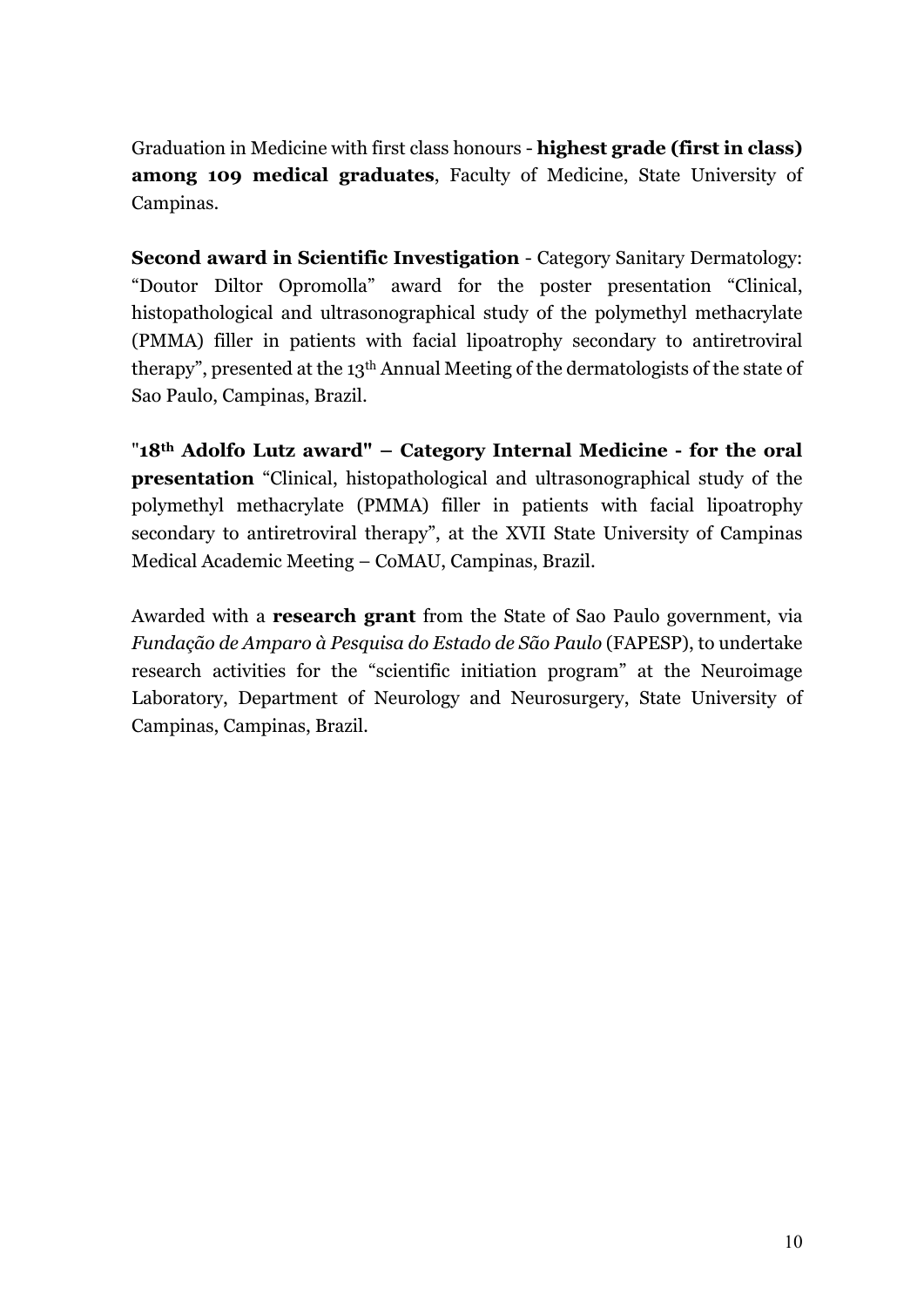Second languages: fluency in English, certified by:

- *1.* **Cambridge English Language Assessment IELTS Overall Band Score: 8.5** *(*very good user – Has fully operational command of the language with only occasional unsystematic inaccuracies and inappropriacies. Misunderstandings may occur in unfamiliar situations. Handles complex detailed argumentation well) – **June 2019**. Reading: 9.0 / Listening: 9.0 / Speaking: 8.0 / Writing: 7.0
- *2.* **Cambridge English Language Assessment IELTS Overall Band Score: 8.0** *(*very good user – Has fully operational command of the language with only occasional unsystematic inaccuracies and inappropriacies. Misunderstandings may occur in unfamiliar situations. Handles complex detailed argumentation well*)* – **October 2017**. Reading: 9.0 / Listening 8.5 / Speaking: 7.5 / Writing*: 6.5*
- *3.* **Cambridge English Language Assessment IELTS Overall Band Score: 8.0** *(*very good user – Has fully operational command of the language with only occasional unsystematic inaccuracies and inappropriacies. Misunderstandings may occur in unfamiliar situations. Handles complex detailed argumentation well) – **November 2016**. Reading: 9.0 / Listening: 8.5 / Speaking: 7.0 / Writing: 7.0
- 4. **University of Cambridge– First Certificate in English (FCE), ESOL Examinations** – **approved with maximum score - A** (reading, writing, use of English, listening and speaking rated as **exceptional**) – **December 2003**;

First language: Brazilian Portuguese.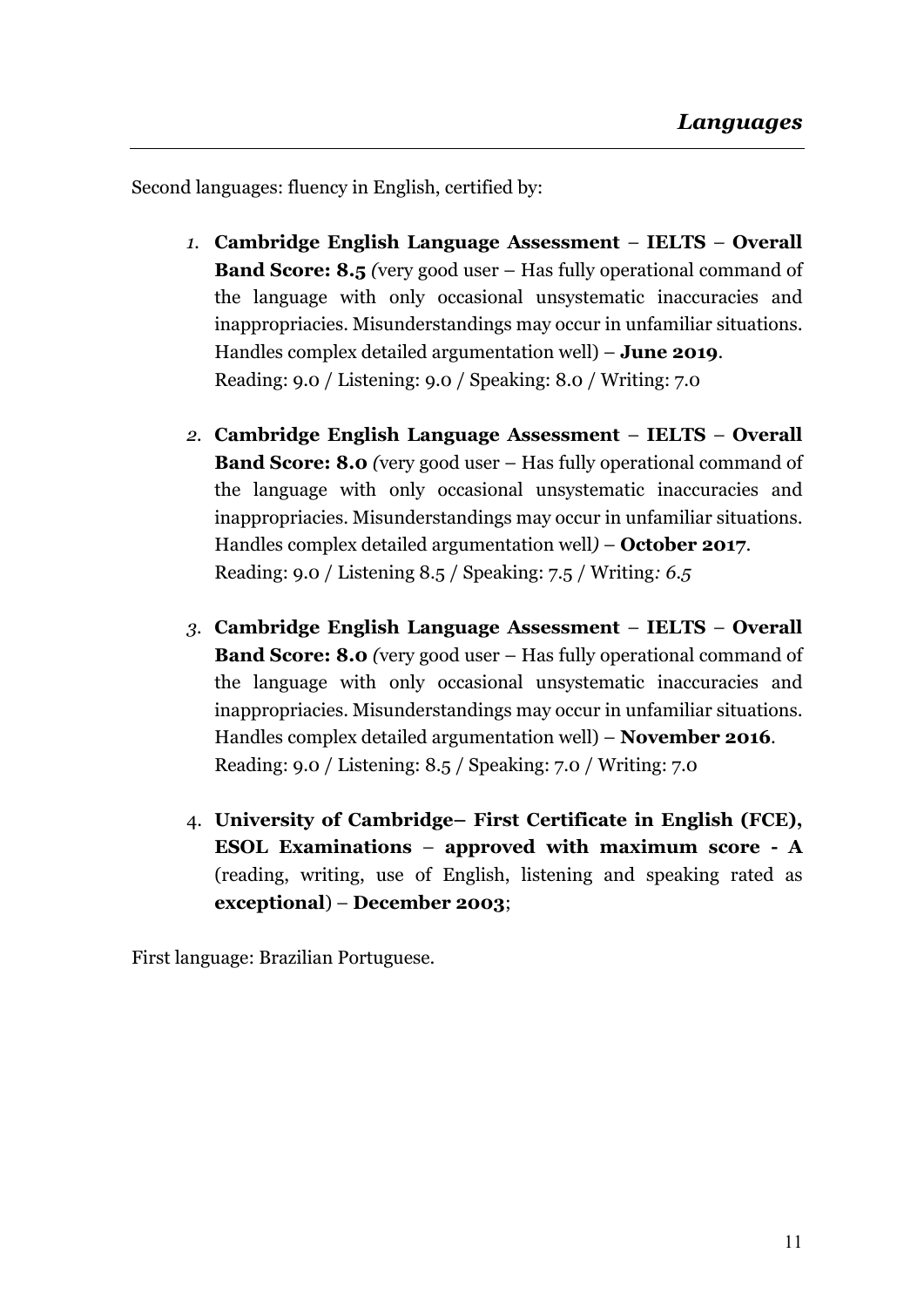# *Submitted*

**Pereira AR**, Hirata S, Pietkiewicz P, Menzies S, Brancaccio G, Collgros H, Argenziano G, Lo S, Ahmed T, Pampena R, Longo C, Guitera P. Dermoscopy of lentiginous melanomas and benign pigmented macules of the scalp: a case-control multicentric study. Submitted for publication in the **Journal of the European Academy of Dermatology and Venereology**. September 2021.

# *Published*

Ho G, Schwartz RJ, **Regio Pereira A**, Dimitrou F, Paver E, McKenzie C, Saw RPM, Scolyer RA, Long GV, Guitera P. Reflectance confocal microscopy - a noninvasive tool for monitoring systemic treatment response in stage III unresectable primary scalp melanoma. *Journal of the European Academy of Dermatology and Venereology*. 2022 Mar 14. Epub ahead of print.

Schwartz RJ, Ho G, Smith A, Collgros H, **Regio Pereira A**, Gouveia B, Long GV, Menzies AM, Potter AJ, Paver E, Star P, Scolyer RA, Martin LK. Successful treatment of eruptive keratoacanthomas with acitretin for patients on checkpoint inhibitor immunotherapy. *Journal of the European Academy of Dermatology and Venereology.* 2022 Jan 18. Epub ahead of print.

**Pereira AR\***, Corral-Forteza M\*, Collgros H, El Sharouni MA, Ferguson PM, Scolyer RA, Guitera P. Dermoscopic features and screening strategies for the detection of small-diameter melanomas. **Clinical and Experimental Dermatology**. 2022 Jan 7. **\***Shared co-first authorship.

Moreno Bonilla G, Stewart TJ, Cheung K, **Pereira A**R. Reflectance Confocal Microscopy-Targeted Extramammary Paget Disease Before Mohs Micrographic Surgery. **Dermatologic Surgery**. 2021 Dec 1;47(12):1654-1655.

**Pereira AR**, Guitera P, Ferguson PM, Ch'ng S, Hirata SH. Complex melanoma of the scalp: diagnosis and management aided by confocal microscopy. **Australasian Journal of Dermatology**. 2021 Oct 26. doi: 10.1111/ajd.13735. Epub ahead of print.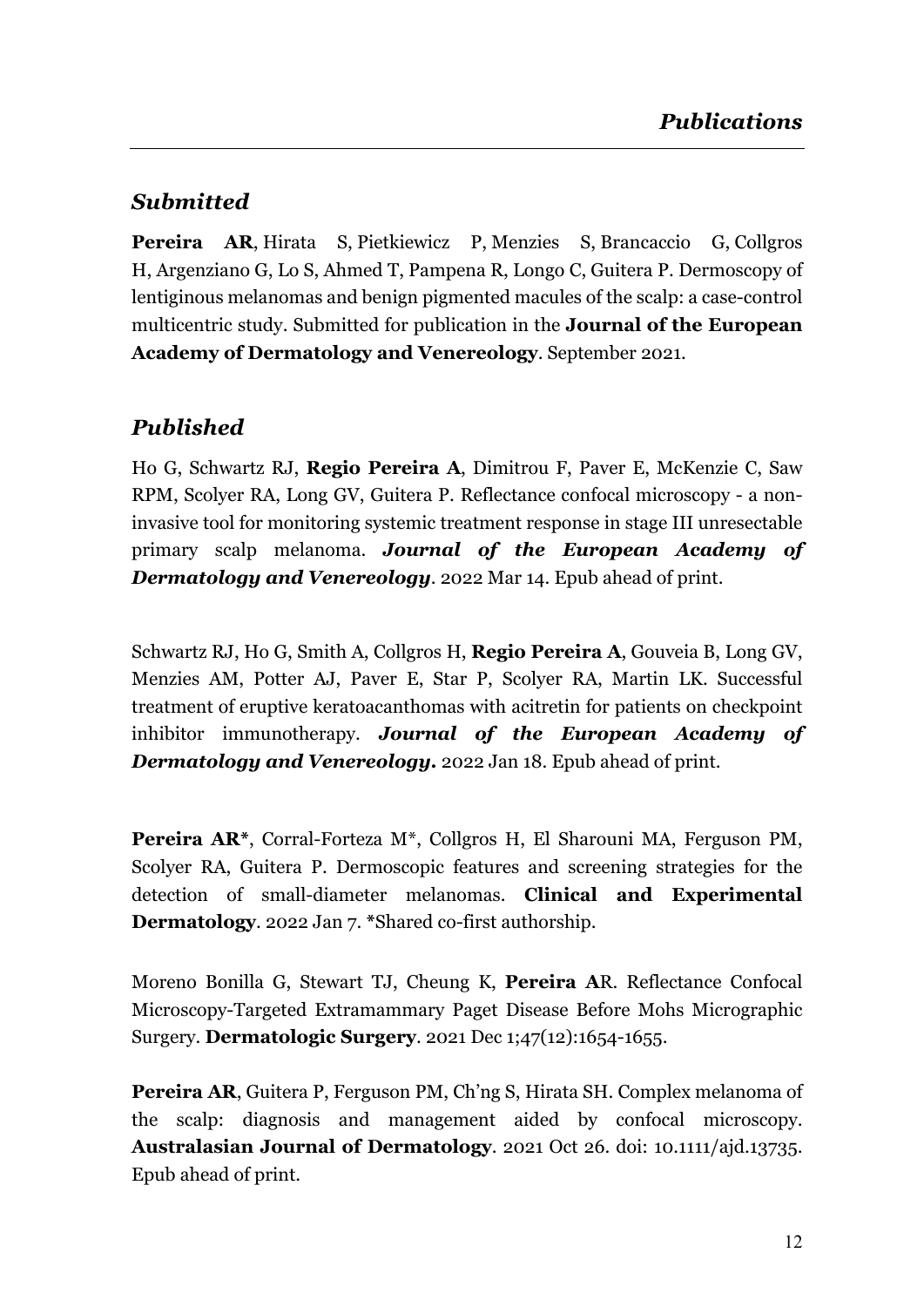Garbarino F\*, Pampena R\*, Lai M, **Pereira AR**, Piana S, Cesinaro AM, Cinotti E, Fiorani D, Ciardo S, Farnetani F, Chester J, Pellacani G, Guitera P, Longo C. Thin scalp melanoma: dermoscopic and confocal aspects according to topographic distribution and histopathologic subtype. \*Shared co-first authorship. **Journal of the European Academy of Dermatology and Venereology.** 2021 May 7. doi: 10.1111/jdv.17313. Epub ahead of print.

Collgros H, Lomba ER, **Pereira AR**, Lo S, Scolyer R, Guitera P. Lentigo maligna and lentigo maligna melanoma in Australia: clinicopathological characteristics, management and recurrence rates after 10 years follow-up at a tertiary centre. **Journal of the European Academy of Dermatology and Venereology.** 2021 Jan 27. doi: 10.1111/jdv.17135. Epub ahead of print.

**Pereira AR**, Collgros H, Guitera P, Benati E, Longo C, Argenziano G, Dika E, Lambertini M, Menzies S, Lobato Williams A, Marchi Gallo B, Hirata SH. Melanomas of the scalp: is hair coverage preventing early diagnosis? **International Journal of Dermatology**. 2021 Mar;60(3):340-346. Epub 2020 Oct 31.

Guitera P, Collgros H, Madronio CM, Goumas C, Mann GJ, Watts CG, **Pereira AR**, Armstrong BK, Morton RL, Scolyer RA, Menzies SW, Thompson JF, AE Cust. The steadily-growing problem of lentigo maligna and lentigo maligna melanoma in Australia: population-based data documenting their diagnosis and management. **Australasian Journal of Dermatology**. 2019 May;60(2):118- 125.

**Pereira AR**, Porro AM, Seque CA, Pasin VP, Tomimori J. Inpatient dermatology consultations in renal transplant recipients. **Actas Dermosifiliogr**. 2018 Dec;109(10):900-907.

**Pereira AR**, de Moura LHB, Pinheiro JRS, Pasin VP, Enokihara MMSS, Porro AM. Vancomycin-associated linear IgA disease mimicking toxic epidermal necrolysis: case report and review of the literature. **Anais Brasileiros de Dermatologia.** 2016 Sep-Oct;91(5 suppl 1):35-38.

Pasin VP, **Pereira AR**, Carvalho KA, Paiva JMG, Enokihara MMSS, Porro AM. New drugs, new challenges to the dermatologist: mucocutaneous ulcers secondary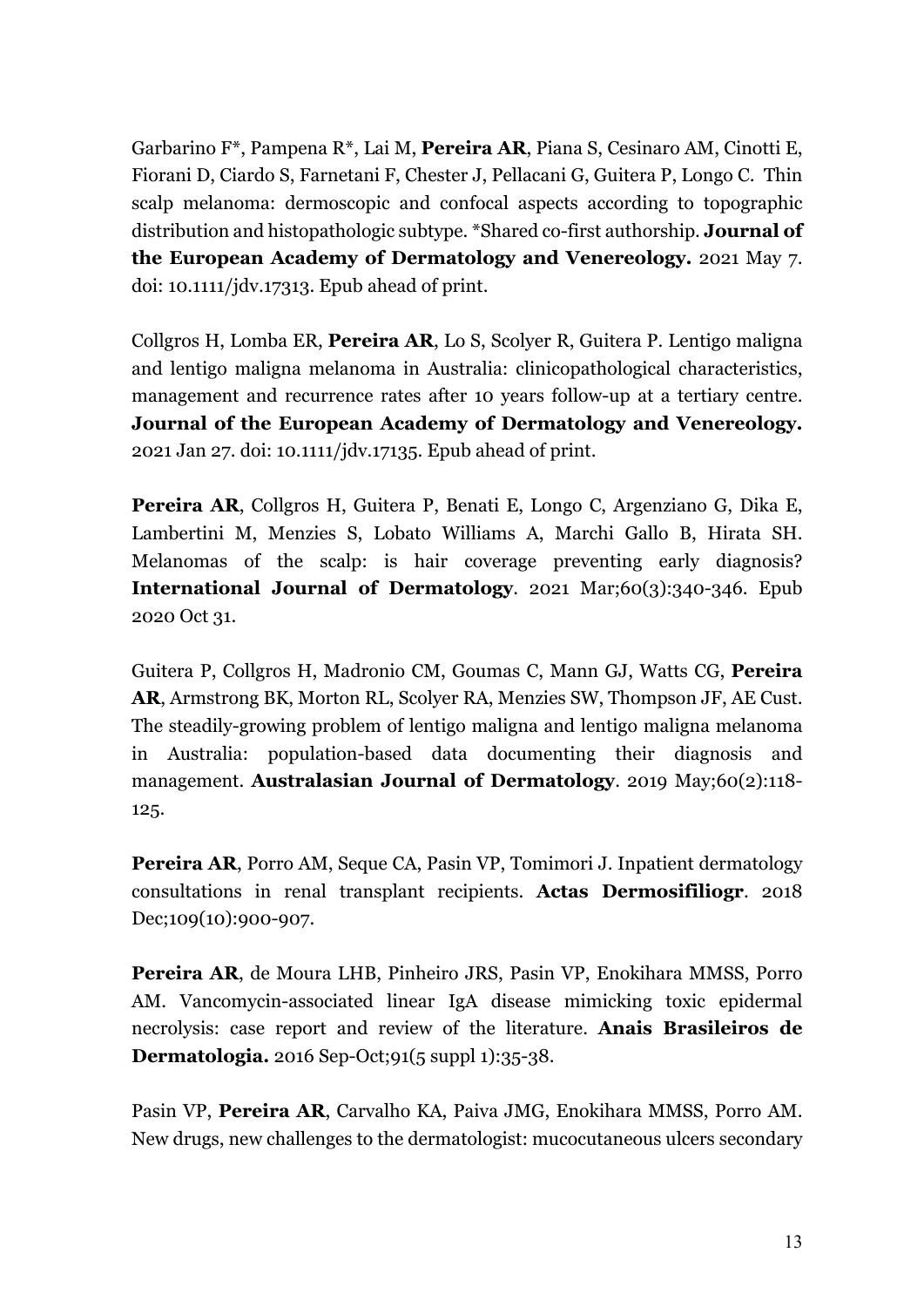to everolimus. **Anais Brasileiros de Dermatologia**. 2015 May-Jun; 90 (3 Supl 1):S162-4.

**Pereira AR**, Nunes MC, Guadanhim LRS, Enokihara MMSS, Padilha MHVQ, Porro AM, D'Ippolito G, Floriano MC. Blue Rubber Bleb Nevus Syndrome: late onset in a patient with cutaneous, central nervous system and gastrointestinal involvement. **International Journal of Dermatology**. 2015 Dec;54(12):1420- 2.

**Pereira AR**, Vieira MB, Monteiro MPA, Enokihara MMSS, Michalany NS, Bagatin E, Hassun KM. Perforating granuloma annulare mimicking papulonecrotic tuberculid. **Anais Brasileiros de Dermatologia.** 2013 Nov-Dec; 88(6 Suppl 1): 101-104.

**Pereira AR**, Conz L, Belfiore EB, de Moraes Neto JE, Tedeschi H, Morita ME, Cendes F, Yasuda CL. Contralateral hippocampal volume influences surgical outcome in patients with MTLE and similar degree of ipsilateral hippocampal atrophy**. J Epilepsy Clin Neurophysiol** 2014 June; 20(2):119-126.

Yasuda CL, Morita ME, Alessio A, **Pereira AR**, Balthazar MLF, Saúde AV, Costa ALF, Costa ALC, Cardoso TA, Betting LE, Guerreiro CAM, Damasceno BP, Lopes-Cendes I, Tedeschi H, Oliveira E, Cendes F. Relationship between environmental factors and gray matter atrophy in refractory MTLE. **Neurology.** 2010 Mar 30; 74 (13): 1062-8.

Yasuda CL, Valise C, Saúde AV, **Pereira AR**, Pereira FR, Ferreira Costa AL, Morita ME, Betting LE, Castellano G, Mantovani Guerreiro CA, Tedeschi H, de Oliveira E, Cendes F. Dynamic changes in white and gray matter volume are associated with outcome of surgical treatment in temporal lobe epilepsy. **Neuroimage.** 2010 Jan 1; 49(1):71-9.

Conz L, Morita ME, Coan AC, Kobayashi E, Yasuda CL, **Pereira AR**, Lopes-Cendes I, Cendes F. Longitudinal MRI volumetric evaluation in patients with familial mesial temporal lobe epilepsy. **Front Neurol.** 2011 Feb 14; 2: 5.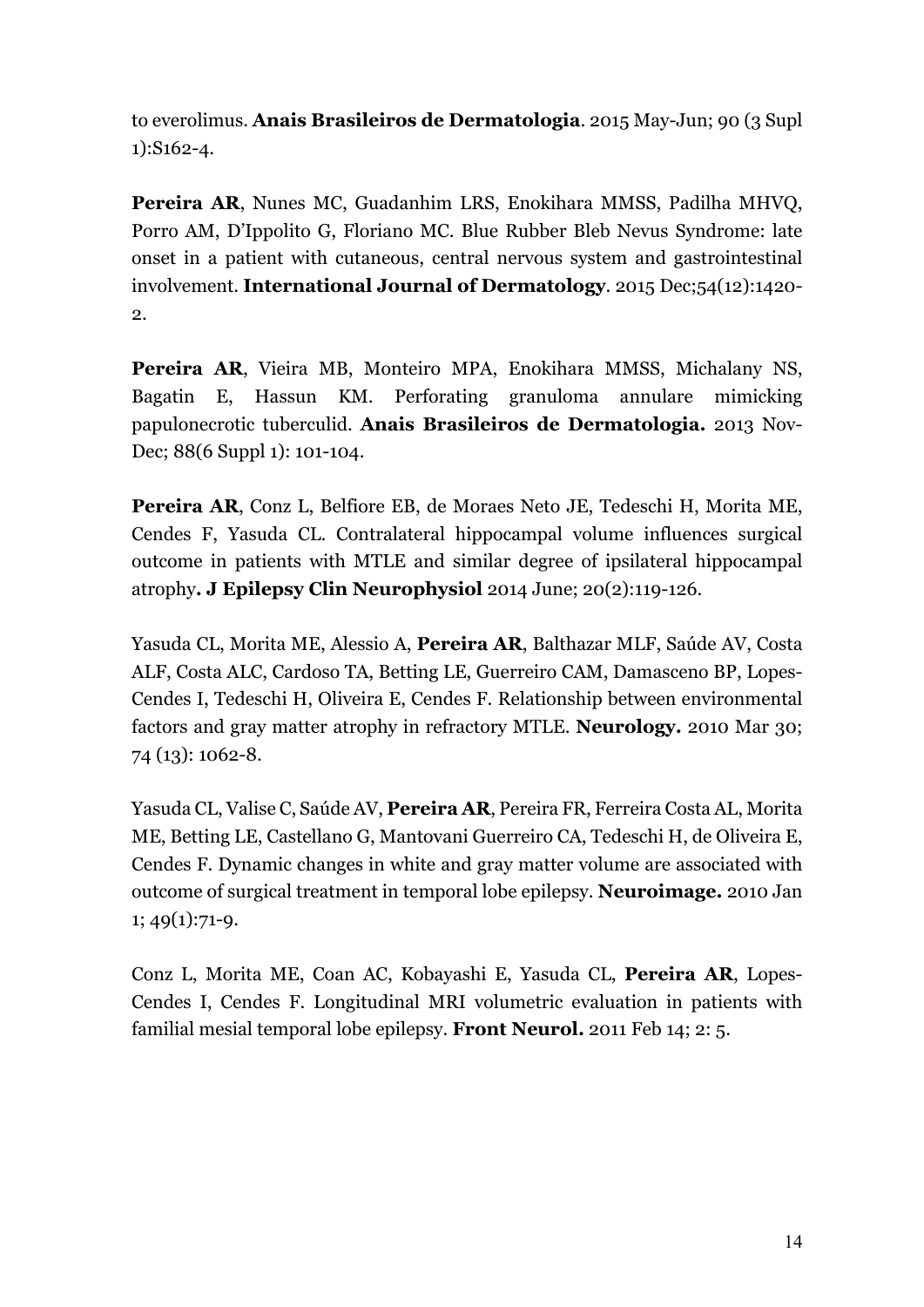# *Invited speaker*

Presentation: **The fundamental problem of lentigo maligna spectrum (didactic cases)**. Confocal Microscopy Workshop, Australasian Melanoma Conference, 2021.

Presentation: **Tiny melanomas.** Melanoma Institute Australia Research Retreat, 2021.

Presentation: **The rapid rise in cutaneous melanoma diagnoses.** Journal club, multidisciplinary meeting of the Melanoma Institute Australia, 2021.

Presentation: **Dermoscopy of scalp melanocytic lesions**. Continuing professional development program of the Brazilian Society of Dermatology. Webinar, 2020.

Presentation: **Dermoscopy terminology and histopathological correlation**. Basic dermoscopy course for Dermatology registrars of the Federal University of Sao Paulo. Sao Paulo, Brazil, 2019.

Discussion forum: **Naevi and melanoma of the scalp.** Pigmented lesions module of the post-graduation (*lato sensu*) course in Onco-Dermatology of the Hospital Sírio-Libanês for dermatologists, pathologists, surgeons and oncologists. Sao Paulo, Brazil, 2019.

Presentation: **Scalp melanomas: how can dermatologists detect them early?** Presented at the weekly clinical meeting at the Department of Dermatology of the Federal University of Sao Paulo. Sao Paulo, Brazil, 2018.

Presentation: **Dermoscopy of scalp melanomas**. 30<sup>th</sup> Brazilian Meeting on Dermatologic Surgery Society. Belo Horizonte, Brazil, 2018.

Presentation: **Emerging technologies for mole mapping and early diagnosis of melanoma.** 73rd Meeting of the Brazilian Society of Dermatology. Curitiba, Brazil, 2018.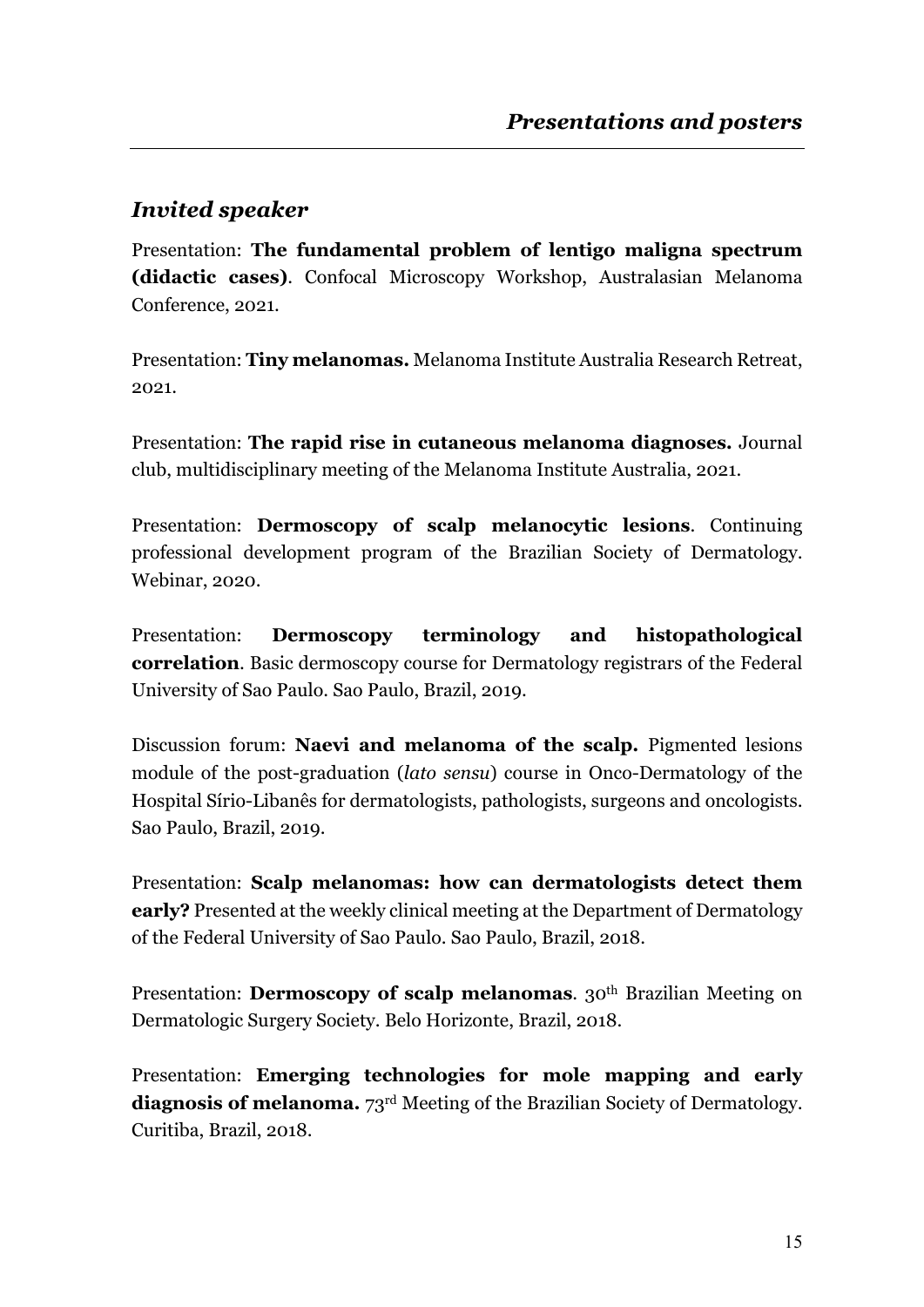Presentation: **Fundamentals of Dermatologic Surgery.** Lecture for medical students attending the "Dermatology academic league", an extracurricular activity organized by medical students at Centro Universitário São Camilo. Sao Paulo, Brazil, 2018.

Presentation: **Scalp melanoma: the invisible killer may be hidden by hair.**  Lecture in an advanced Trichology Course in Sao Paulo, Brazil, 2018.

#### *Oral presentations (research productions)*

**Pereira AR**, Hirata S, Pietkiewicz P, Menzies S, Brancaccio G, Collgros H, Argenziano G, Lo S, Ahmed T, Pampena R, Longo C, Guitera P. **Dermoscopy of lentiginous melanomas and benign pigmented macules of the scalp: a case-control multicentric study.** Oral presentation at the Australasian Melanoma Conference. Australia, 2021.

Collgros H, Lomba HR, **Pereira AR**, Drummond M, Guitera P**. Lentigo maligna and lentigo maligna melanoma characteristics, management and evolution: a 10-year retrospective study.** Oral presentation at the 51<sup>st</sup> Annual Scientific Meeting of the Australasian College of Dermatologists, Gold Coast, Australia, 2018.

**Pereira AR**, Vieira MB, Enokihara MMSS, Michalany NS, Libonati SPT, Vasconcellos MRA. **Primary cutaneous B-cell lymphoma, leg type: description of a rare variant "panniculitis-like"**. Oral presentation at the 68th Meeting of the Brazilian Society of Dermatology, Brasilia, Brazil, 2013.

**Pereira AR**, Nunes MC, Enokihara MMSS, Padilha MHVQ, Porro AM, Floriano MC. **Blue Rubber Bleb Nevus Syndrome: late onset in a patient with cutaneous, central nervous system and gastrointestinal involvement**. Oral presentation at the 67th Meeting of the Brazilian Society of Dermatology**,** Rio de Janeiro, Brazil, 2012.

**Pereira AR**, Yasuda CL, Conz L, Pereira FRS, Morita ME, Tedeschi H, Oliveira E, Cendes F. **MTLE's Surgical Outcome Compared to Hippocampal Volumetry and Patterns of Gray Matter Atrophy Revealed by Voxel-Based-Morphometry (VBM).** Oral presentation at the 32<sup>nd</sup> Meeting of the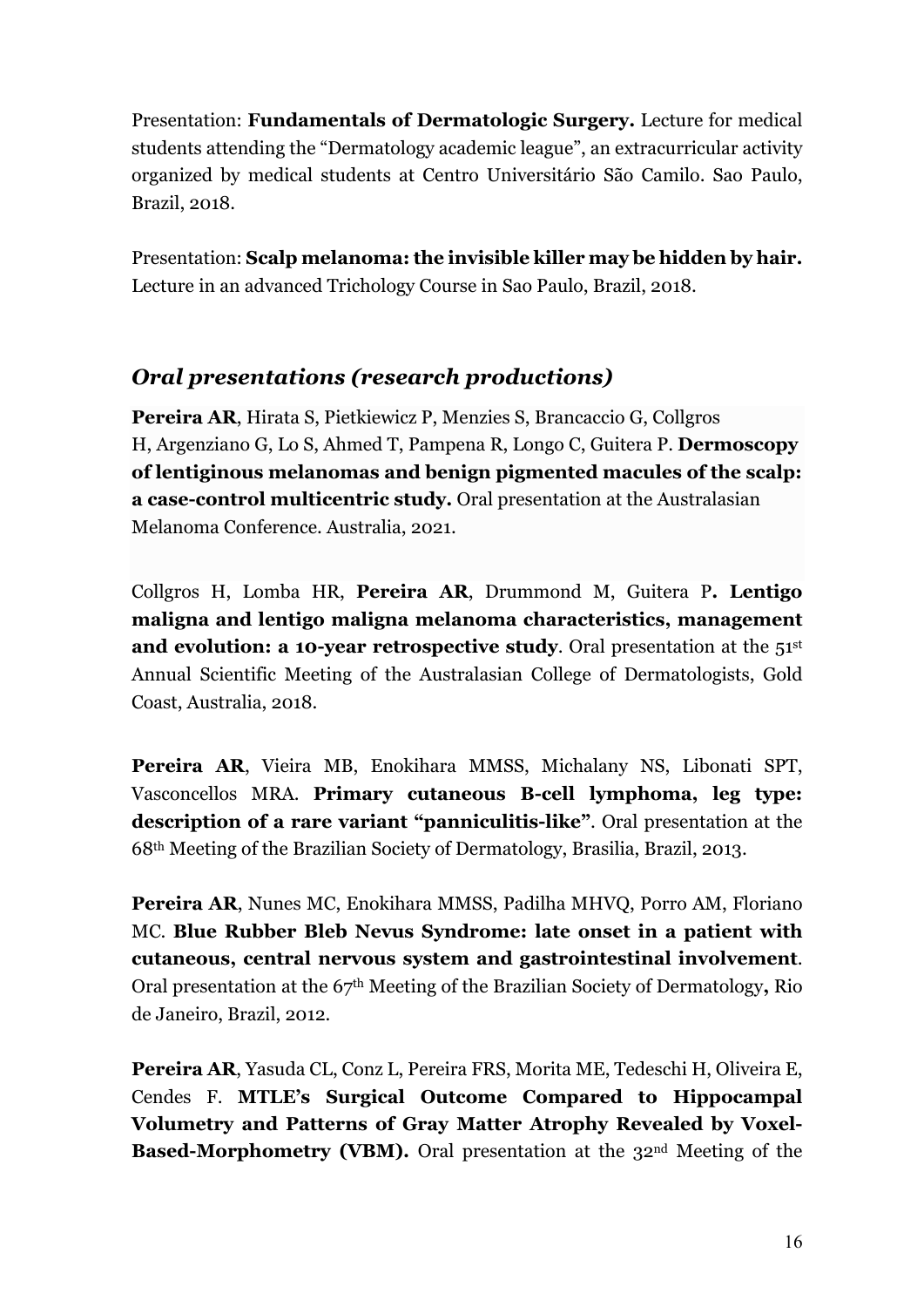Brazilian Epilepsy Society, 2008. Abstract published at: J Epilepsy Clin Neurophysiol 2008; 14 (2 suppl. 1): 63-64.

Conz L, Morita ME, Coan AC, Yasuda CL, **Pereira AR**, Kobayashi E, Lopes-Cendes I, Cendes F. **Longitudinal analysis of the atrophy of mesial temporal lobe structures in familial MTLE**. Oral presentation at the 32<sup>nd</sup> Meeting of the Brazilian Epilepsy Society, 2008. Abstract published at: J Epilepsy Clin Neurophysiol 2008; 14 (2 suppl. 1): 62.

Yasuda CL, Morita ME, **Pereira AR**, Alessio A, Pereira FR, Costa ALF, Betting LE, Guerreiro CAM, Damasceno BP, Lopes-Cendes I, Tedeschi H, Oliveira E, Cendes F. **Differences in familial and sporadic forms of surgically treated MTLE: Voxel Based Morphometry analysis and neuropsychological profile**. Oral presentation at the 18<sup>th</sup> International Cleveland Clinic Epilepsy Symposium – Cleveland, EUA, 2009.

**Pereira AR**, Yasuda CL, Conz L, Belfiore EB, De Moraes Neto JE, Tedeschi H, Oliveira E, Cendes F. **Is hippocampal volume relevant to surgical outcome in mesial temporal lobe epilepsy?** Oral presentation at the 3<sup>rd</sup> Workshop CInAPCe, Sao Paulo, Brazil, 2009.

Aguiar HR, **Pereira AR**, De Moraes AM. **Clinical, histopathological and ultrasonographical study of the polymethyl methacrylate (PMMA) filler in patients with facial lipoatrophy secondary to antiretroviral therapy.** XVII State University of Campinas Medical Academic Meeting – CoMAU, 2008.

#### *Poster presentations (research productions)*

Ho G, Schwartz RJ, **Pereira AR**, Dimitrou F, McKenzie C, Long GV, Saw R, Scolyer R, Guitera P. **Reflectance confocal microscopy for assessment of treatment response to anti-PD1 based immunotherapy in synchronous Stage III primary scalp melanoma**. Australasian Melanoma Conference, virtual meeting, Australia, 2021.

Schwartz RJ, Ho G, Smith A, Collgros H, **Pereira AR,** Long GV, Menzies AM, Potter AJ, Paver E, Scolyer RA, Martin LK. **Successful treatment of eruptive keratoacanthomas with acitretin for patients on checkpoint inhibitor**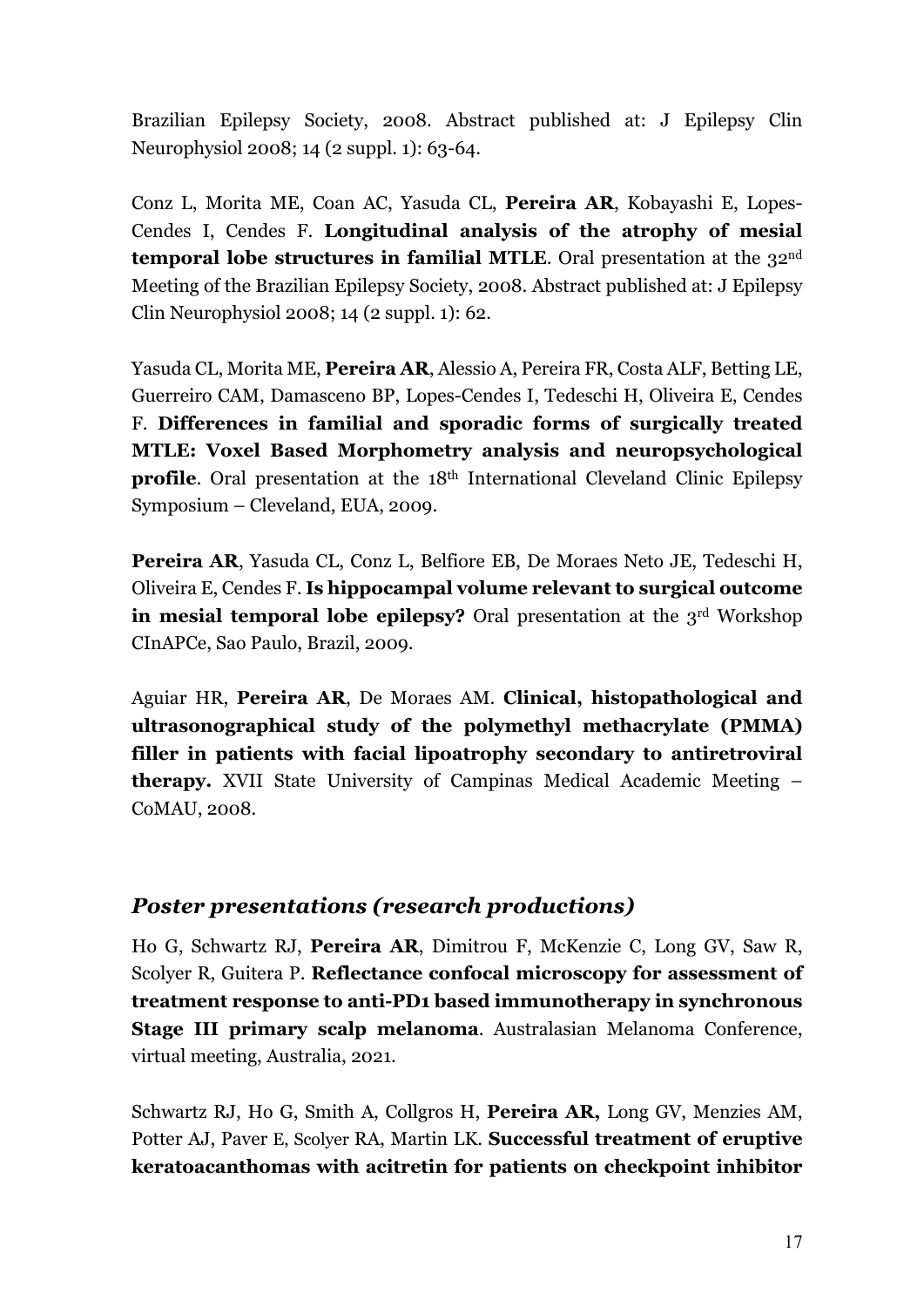**immunotherapy.** Australasian Melanoma Conference, virtual meeting, Australia, 2021.

Martin A, **Pereira AR**, Lo S, Scolyer RA, Collgros H, Guitera P. **A descriptive study of the clinical, dermatoscopic and** *in vivo* **reflectance confocal microscopic features of amelanotic lentigo maligna and correlation**  with treatment outcome. 53<sup>rd</sup> Annual Scientific Meeting of the Australasian College of Dermatologists, virtual meeting, Australia, 2021.

Corral Forteza M\*, **Pereira AR\***, Collgros H, Guitera P. **Tiny melanomas: how not to miss them? A retrospective cohort study of melanomas ≤ 5 mm at an Australian tertiary referral centre.** 53<sup>rd</sup> Annual Scientific Meeting of the Australasian College of Dermatologists, virtual meeting, Australia, 2021. \*Shared co-first authorship.

**Pereira AR**, Collgros H, Hirata SH, Benati E, Longo C, Argenziano G, Dika E, Lambertini M, Menzies S, Lobato Williams A, Guitera P. **Melanomas of the scalp: is hair coverage preventing early diagnosis?** Accepted for poster presentation at the 2020 Annual Meeting of the American Academy of Dermatology, Denver, USA, 2020. Due to COVID-19 pandemic, the poster was presented at the AAD Virtual Meeting Experience 2020.

Nogueira CN, Senatore EL, **Pereira AR**, Batista MD. **Successful treatment of extensive venous malformation of the oral cavity with cryosurgery.** 24th World Congress of Dermatology, Milan, Italy, 2019.

Collgros H, Lomba HR, **Pereira AR**, Drummond M, Guitera P**. Lentigo maligna and LMM characteristics, management and evolution: a 10 year retrospective study in Australia.** 24<sup>th</sup> World Congress of Dermatology, Milan, Italy, 2019.

Rabello MP, Oliveira RA, Nogueira CN, **Pereira AR. Giant cutaneous horn: a rare presentation of squamous cell carcinoma.** 31st Brazilian Meeting on Dermatologic Surgery, Goiânia, Brazil, 2019. (supervisor)

**Pereira AR**, Nogueira CN, Hirata SH, Peres-Rosa I. **Treatment of congenital ingrown toenail with the "super U" technique: case report with longterm follow-up.** 31st Brazilian Meeting on Dermatologic Surgery, Goiânia, Brazil, 2019.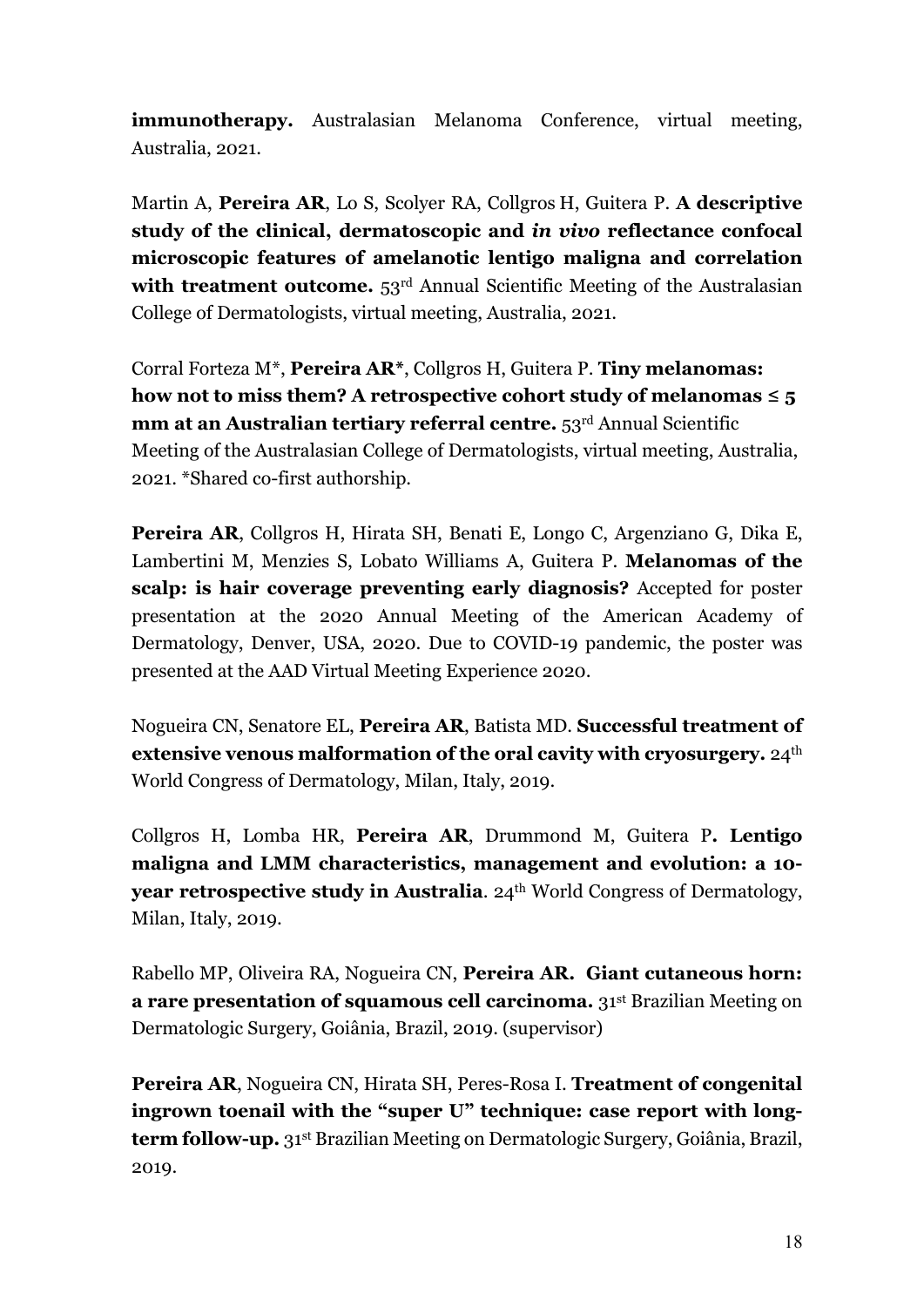**Pereira AR**, Collgros H, Menzies S, Guitera P. **Melanomas on the scalp: are we diagnosing them late? Experience of two dermatology clinics specialized in melanoma in Australia.** 51st Annual Scientific Meeting of the Australasian College of Dermatologists, Gold Coast, Australia, 2018.

**Pereira AR,** Porro AM, Seque CA, Pasin VP, Tomimori J. **Retrospective analysis of dermatology consultation for hospitalized patients in a Brazilian kidney transplantation referral hospital.** XXI Ibero-Latin American Congress of Dermatology*,* Buenos Aires, Argentina, 2016.

Okamoto KYK, Pinheiro JRS, Pasin VP, **Pereira AR**, Enokihara MMSS, Porro AM, Seque CA. **Necrolytic Migratory Erythema in an infant associated**  with intestinal infection: case report. 70<sup>th</sup> Meeting of the Brazilian Society of Dermatology, Sao Paulo, Brazil, 2015.

Sano MS, Assunção PHS, **Pereira AR**, Pasin VP, Seque CA, Porro AM. **DRESS in children and adolescents: report of six cases evaluated by the dermatology consultation service at a tertiary hospital.** 70<sup>th</sup> Meeting of the Brazilian Society of Dermatology, Sao Paulo, Brazil, 2015.

**Pereira AR**, de Moura LHB, Pinheiro JRS, Seque CA, Pasin VP, Enokihara MMSS, Porro AM. **Vancomycin-associated linear IgA disease mimicking toxic epidermal necrolysis: case report and review of the literature.** 70th Meeting of the Brazilian Society of Dermatology, Sao Paulo, Brazil, 2015.

Ozawa LC, Machado TYS, Farkas CB, **Pereira AR**, Enokihara MY. **Transcartilage ear flap: a suitable alternative for reconstruction of the antihelix.** 26th Brazilian Meeting on Dermatologic Surgery, Porto Alegre, Brazil, 2014.

**Pereira AR**, Pasin VP, Carvalho KA, Paiva JMG, Enokihara MMSS, Porro AM. **New drugs, new challenges to the dermatologist: mucocutaneous ulcers secondary to everolimus.** 18th RADESP – Annual Meeting of the dermatologists of the state of Sao Paulo, Santos, Brazil, 2013.

**Pereira AR**, Borges CB, Enokihara MMSS, Hassun KM, Michalany NS, Porro AM. **Superficial granulomatous pyoderma mimicking factitious dermatitis.** 68th Meeting of the Brazilian Society of Dermatology**,** Brasilia, Brazil, 2013.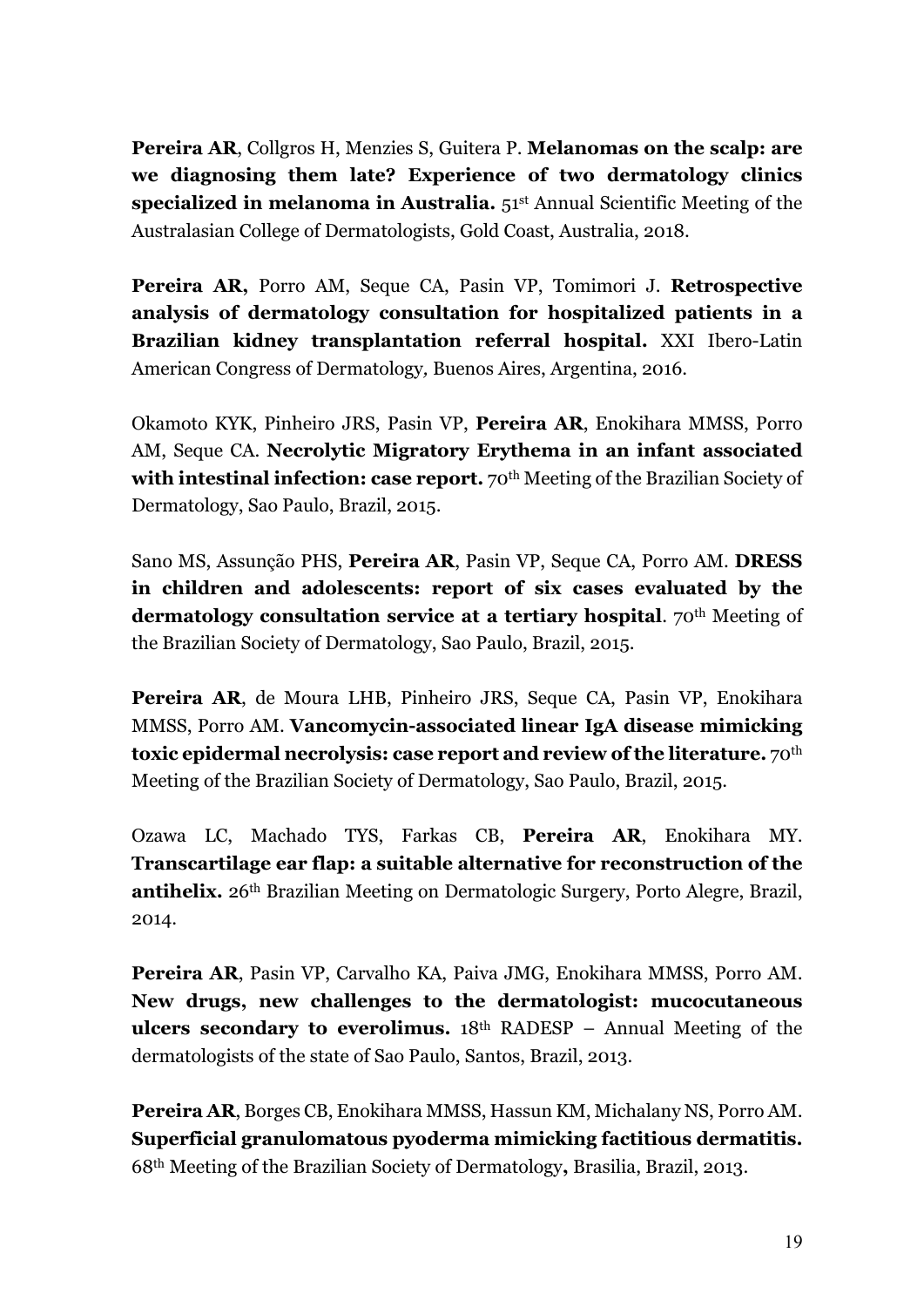Borges CB, **Pereira AR**, Carneiro FGS, Enokihara MMSS, Floriano MC, Rotta O. **Confluent and reticulate papillomatosis of Gougerot-Carteaud: excellent response to tetracycline and association with acanthosis nigricans.** 68th Meeting of the Brazilian Society of Dermatology**,** Brasilia, Brazil, 2013.

**Pereira AR**, Vieira MB, Monteiro MPA, Enokihara MMSS, Bagatin E, Hassun KM. **Perforating granuloma annulare mimicking papulonecrotic tuberculid**. 17th RADESP - Annual Meeting of the dermatologists of the state of Sao Paulo, Campos do Jordão, Brazil, 2012.

**Pereira AR**, Carneiro FGS, Monteiro MPA, Guadanhim LRS, Enokihara MMSS, Vasconcellos MRA. **Linear Scleroderma** *en coup de sabre* **with associated neurological abnormalities.** 67<sup>th</sup> Meeting of the Brazilian Society of Dermatology**,** Rio de Janeiro, Brazil, 2012.

Yasuda CL, De Moraes Neto JE, **Pereira AR**, Morita ME, Costa AC, Cardoso TA, Tedeschi H, Oliveira E, Guerreiro MM, Guerreiro C, Cendes F. **Surgical failure in refractory MTLE is associated with progression of atrophy in contralateral hippocampus**. 62nd Annual Meeting of the American Academy of Neurology, Toronto, Canada, 2010. Abstract Publisher in Neurology 2010; 74 (suppl 2): A233.

Yasuda CL, Morita ME, **Pereira AR**, Alessio A, Betting L, Guerreiro C, Damasceno B, Cardoso TA, Costa A, Li LM, Lopes-Cendes I, Tedeschi H, Oliveira E, Cendes F. **Voxel Based Morphometry reveals differences in familial and sporadic forms of refractory MTLE.** 61<sup>st</sup> Annual Meeting of the American Academy of Neurology, Seattle, EUA, 2009. Abstract published in Neurology 2009; 72 (11): A349 Suppl. 3.

**Pereira AR**, Yasuda CL, Belfiore E, Conz L, Moraes JE, Tedeschi H, Oliveira E, Cendes F. **Is hippocampal volume relevant to surgical outcome in mesial temporal lobe epilepsy?** 63rd Annual Meeting of the American Epilepsy Society, Boston, EUA, 2009. Abstract published in Epilepsia 2009; 50 (suppl 11): 444.

Yasuda CL, Morita ME, **Pereira AR**, Alessio A, Betting LE, Cardoso T, Tedeschi H, Oliveira E, Damasceno BP, Guerreiro CAM, Guerreiro MM, Lopes-Cendes I, Cendes F. **Familial and sporadic patients with refractory mesial**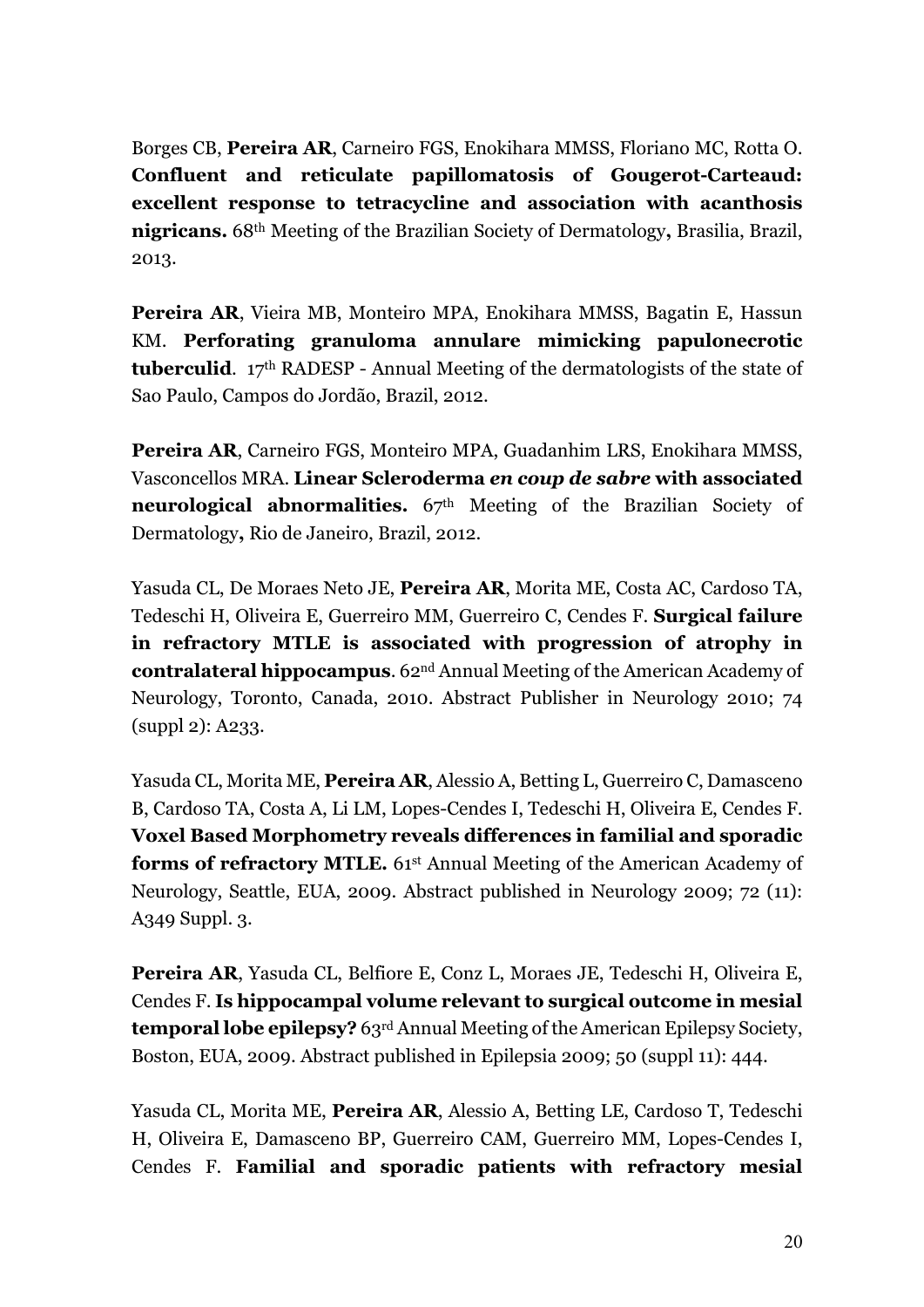**temporal lobe epilepsy present distinct patterns of pre-operatory hippocampal volumetry and grey matter atrophy revealed by voxel based morphometry.** 28<sup>th</sup> International Epilepsy Congress, Budapest, Hungary, 2009.

Aguiar HR, **Pereira AR**, De Moraes AM. **Clinical, histopathological and ultrasonographical study of the polymethyl methacrylate (PMMA) filler in patients with facial lipoatrophy secondary to antiretroviral therapy.** 13th RADESP Annual Meeting of the dermatologists of the state of Sao Paulo, Campinas, Brazil, 2008.

De Moraes Neto JE, Yasuda CL, **Pereira AR**, Pereira FR, Guerreiro AM, Oliveira E, Tedeschi H, Cendes F. **Progression of contralateral hippocampal atrophy after persistent seizures with surgical treatment for unilateral MTLE**. V Latin-American Epilepsy Meeting – Montevideo, Uruguay, 2008.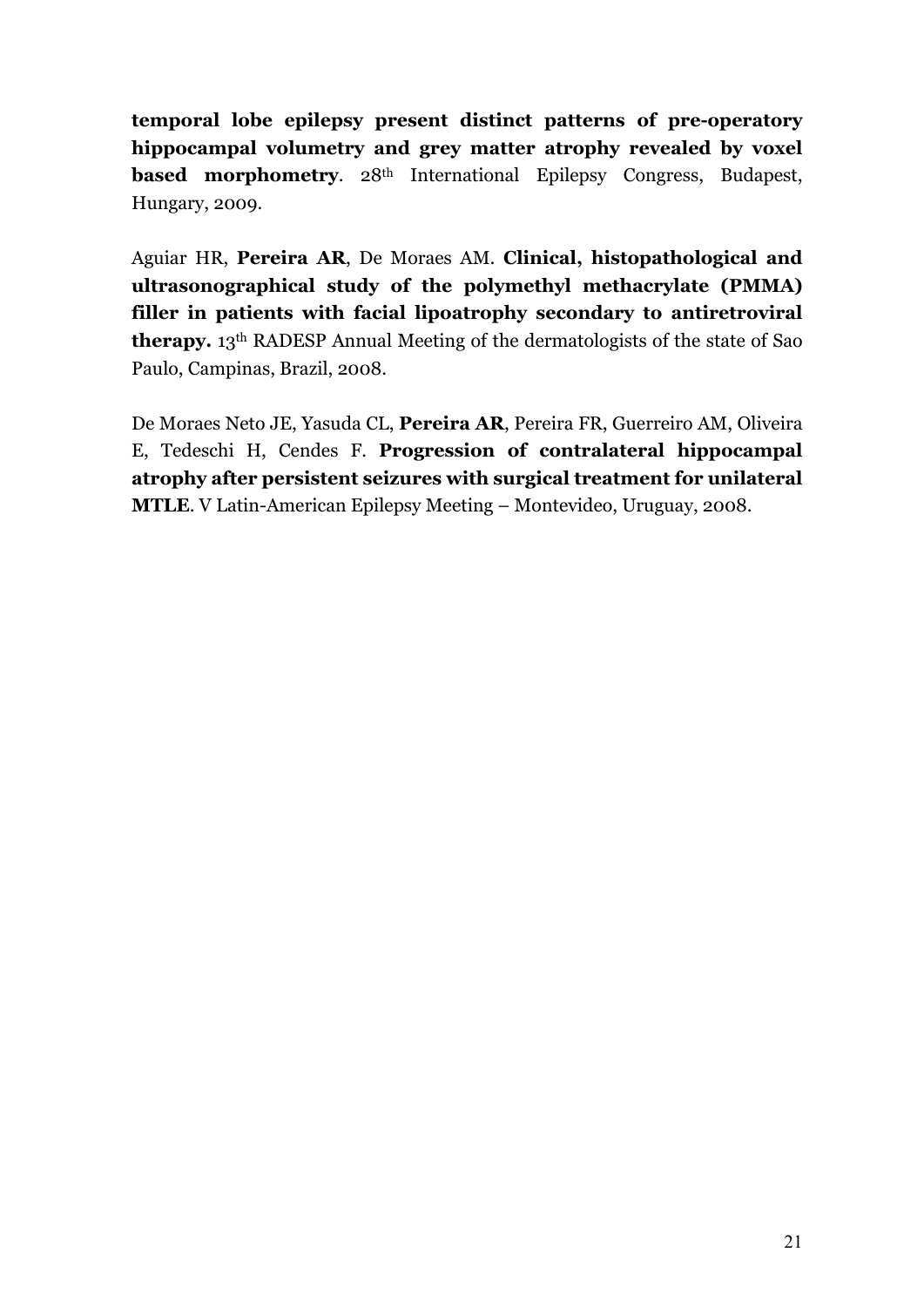**Jan 2022 to present: supervisor – NEW MEL study (single-centre Australian study):** this study aims to to analyse if clinical and dermoscopic features could accurately predict malignancy in in melanocytic lesions presenting clinically as a new lesion. Principal investigator: Serene Chan (medical student). Supervision: Dr Amanda Regio Pereira, Prof. Pascale Guitera.

**2021 to present: investigator – MEL-SELF clinical trial (multicentric Australian study):** this study aims to assess if a method of follow-up care called patient-led surveillance, offered in addition to usual follow-up (clinician-led surveillance) leads to earlier detection of skin cancer, improves psychological outcomes, and lowers costs. Chief investigator: A/Prof. Katy Bell.

**2020 to present: investigator – SAMD trial (multicentric international study):** assessment of experimental artificial intelligence (AI) algorithms for the diagnosis of skin tumours against human performance. Principal investigators: Prof. Scott Menzies (Australia), A/Prof. Pascale Guitera (Australia), Dr Serigne Lo (Australia), Prof. Harald Kittler (Austria) and Dr Philipp Tschandl (Austria).

**2019 to present: investigator – RADICAL trial (multicentric international trial**): randomised controlled multicentric trial of imiquimod versus radiotherapy for lentigo maligna (LM) when staged surgical excision with 5mm margins is not possible, is refused, or fails.

**2020 to present: collaboration - international multicentric research**: Retrospective multicentric cohort study on the significance of the grey microcircles in dermatoscopy of malignant and benign skin tumours. Principal investigator: Dr Pawel Pietkiewicz (Poland).